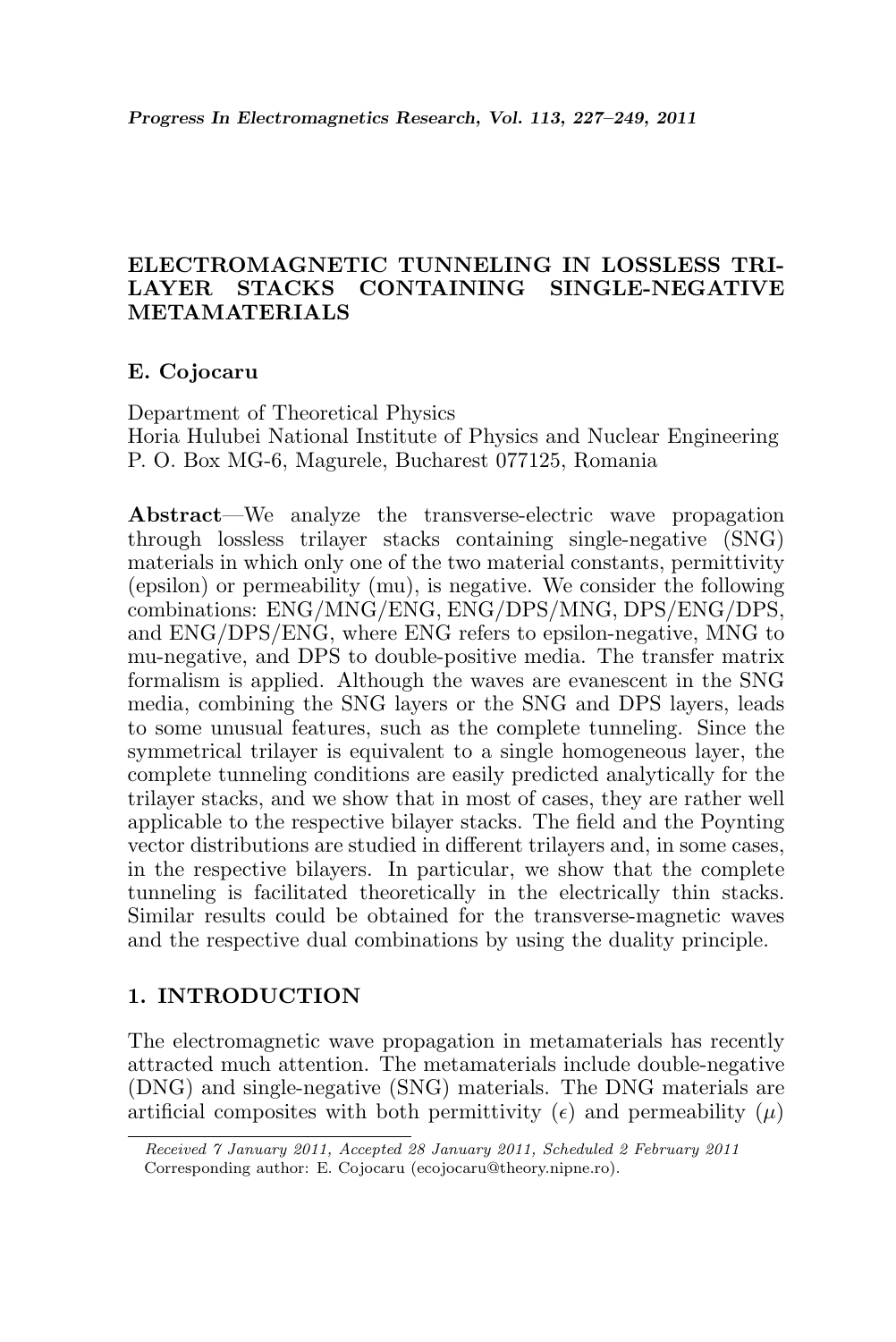simultaneously negative, and they were first investigated theoretically by Veselago [1]. The DNG materials exhibit many unusual physical properties which are different from those of conventional doublepositive (DPS) right-handed materials [2–6]. In addition to DNG materials, there are also the SNG materials in which only one of the two material parameters  $\epsilon$  and  $\mu$  is negative. The SNG materials consist of  $\epsilon$ -negative (ENG) materials with  $\epsilon < 0$  but  $\mu > 0$  and  $\mu$ -negative (MNG) materials with  $\mu < 0$  but  $\epsilon > 0$ . In general, a Drude model is used to describe the isotropic SNG materials,

$$
\epsilon = 1 - (\omega_{ep}/\omega)^2 \tag{1}
$$

in lossless ENG media, and

$$
\mu = 1 - (\omega_{mp}/\omega)^2 \tag{2}
$$

in lossless MNG media, where  $\omega$  is the angular frequency,  $\omega_{ep}$  and  $\omega_{mn}$  is the electronic plasma frequency and magnetic plasma frequency, respectively.

The electromagnetic waves are evanescent in the SNG materials, but they are propagating in certain composite structures which are based on the SNG media. Thus, the electromagnetic tunneling has been proved theoretically through the ENG/MNG (or MNG/ENG) bilayers [7–10]. It has been proved also theoretically and experimentally through the ENG/air/MNG (or MNG/air/ENG) trilayers in [11] and through the DPS/ENG/DPS trilayers in [12]. Dispersion properties of ENG/MNG or MNG/ENG multilayers have been analyzed in [13–19].

In this paper, we are concerned with the electromagnetic wave propagation in lossless trilayers which are based on SNG materials. Relations and numerical examples are provided for transverse-electric  $(TE)$  polarized propagating waves in the trilayer ENG/MNG/ENG, ENG/DPS/MNG, DPS/ENG/DPS, and ENG/DPS/ENG structures. By applying the duality properties of Maxwell's equations, similar relations could be determined for the transverse-magnetic  $(TM)$ polarized waves and the respective dual trilayer MNG/ENG/MNG, MNG/DPS/ENG, DPS/MNG/DPS, and MNG/DPS/MNG structures. In many cases, we compare the behavior of the respective bilayers with that of the symmetrical trilayers.

#### 2. NOTATIONS AND GENERAL RELATIONS

In our analysis the media are assumed lossless, the material constants  $\epsilon$  and  $\mu$  being real and relative, dimensionless quantities. Consider a Cartesian coordinate system  $(x, y, z)$  with unit vectors  $\hat{\mathbf{x}}$ ,  $\hat{\mathbf{y}}$ , and  $\hat{\mathbf{z}}$ , and a monochromatic plane wave with time dependence  $\exp(i\omega t)$  in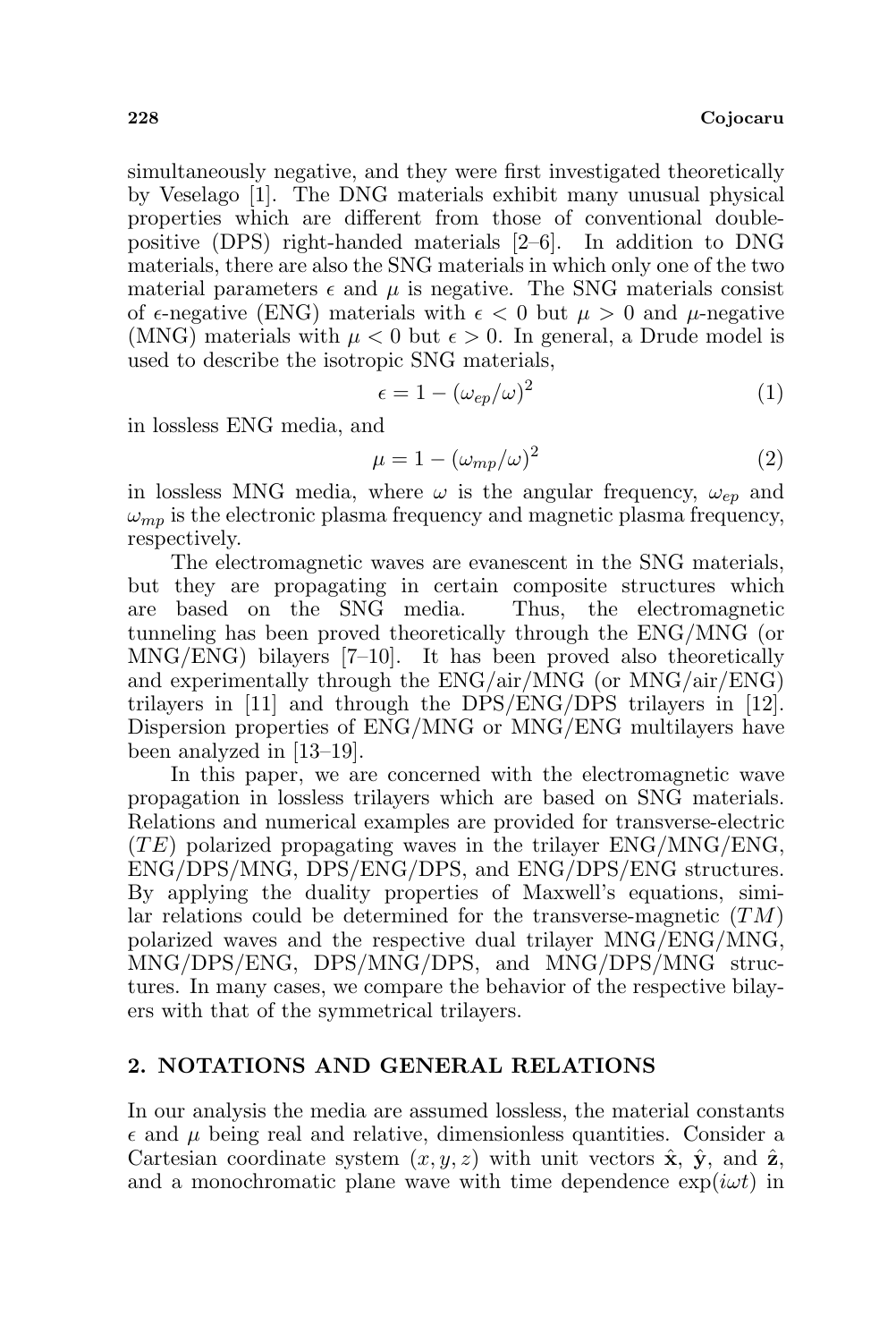the free space, with the wave vector  $\mathbf{k}_0 = \hat{\mathbf{x}}k_x + \hat{\mathbf{z}}k_{z0}$  in the x-z plane, of magnitude  $k_0 = \omega/c$ , where c is the velocity of light in vacuum. The x component,  $k_x = k_0 \sin \theta_0$ , is real and the same for different media of propagation, where  $\theta_0$  is the incidence angle; the z component is  $k_{z0} = \sqrt{k_0^2 - k_x^2}$ . If the medium of propagation is characterized by the material constants  $(\epsilon, \mu)$ , the respective z component of the wave vector is  $\sim$ 

$$
k_z \equiv \beta = \sqrt{k_0^2 \epsilon \mu - k_x^2} \quad \text{for} \quad k_x^2 < k_0^2 \epsilon \mu
$$
\n
$$
k_z \equiv -i\kappa = -i\sqrt{k_x^2 - k_0^2 \epsilon \mu} \quad \text{for} \quad k_x^2 > k_0^2 \epsilon \mu
$$
\n
$$
(3)
$$

As for example, for a plane wave into an SNG medium, either ENG of material constants ( $-\epsilon, \mu$ ) or MNG of material constants ( $\epsilon, -\mu$ ), where  $\epsilon$  and  $\mu$  are positive numbers, the z component of the wave vector is imaginary,  $k_z = -i\kappa$ , since for any incidence angle,  $k_x^2 > k_0^2 \epsilon \mu$ .

Consider a stack of J homogeneous and isotropic layers of material constants  $(\epsilon_j, \mu_j)$ , where  $j = 1, 2, ..., J$ , lying between the cover and the substrate media, with interfaces parallel to the  $x-y$  plane. Since the material variation is only in the z direction, the Maxwell's equations reduce to independent sets of equations for the  $TE$  and  $TM$ polarizations. As shown in Fig. 1, the  $TE$  polarization is distinguished by having the electric-field vector E perpendicular to the plane of incidence, whereas it is the magnetic-field vector  $H$  that is transverse in the TM case. A set of polarization-dependent parameters  $\xi_i$ , U, and V are defined in Table 1 so that the basic relations apply to both polarizations. The tangential field components  $U$  and  $V$  are continuous



**Figure 1.** Electric- and magnetic-field vectors for a  $TE$  (left) and  $TM$ (right) polarized plane wave obliquely incident on a stack of J layers lying between the cover and the substrate media.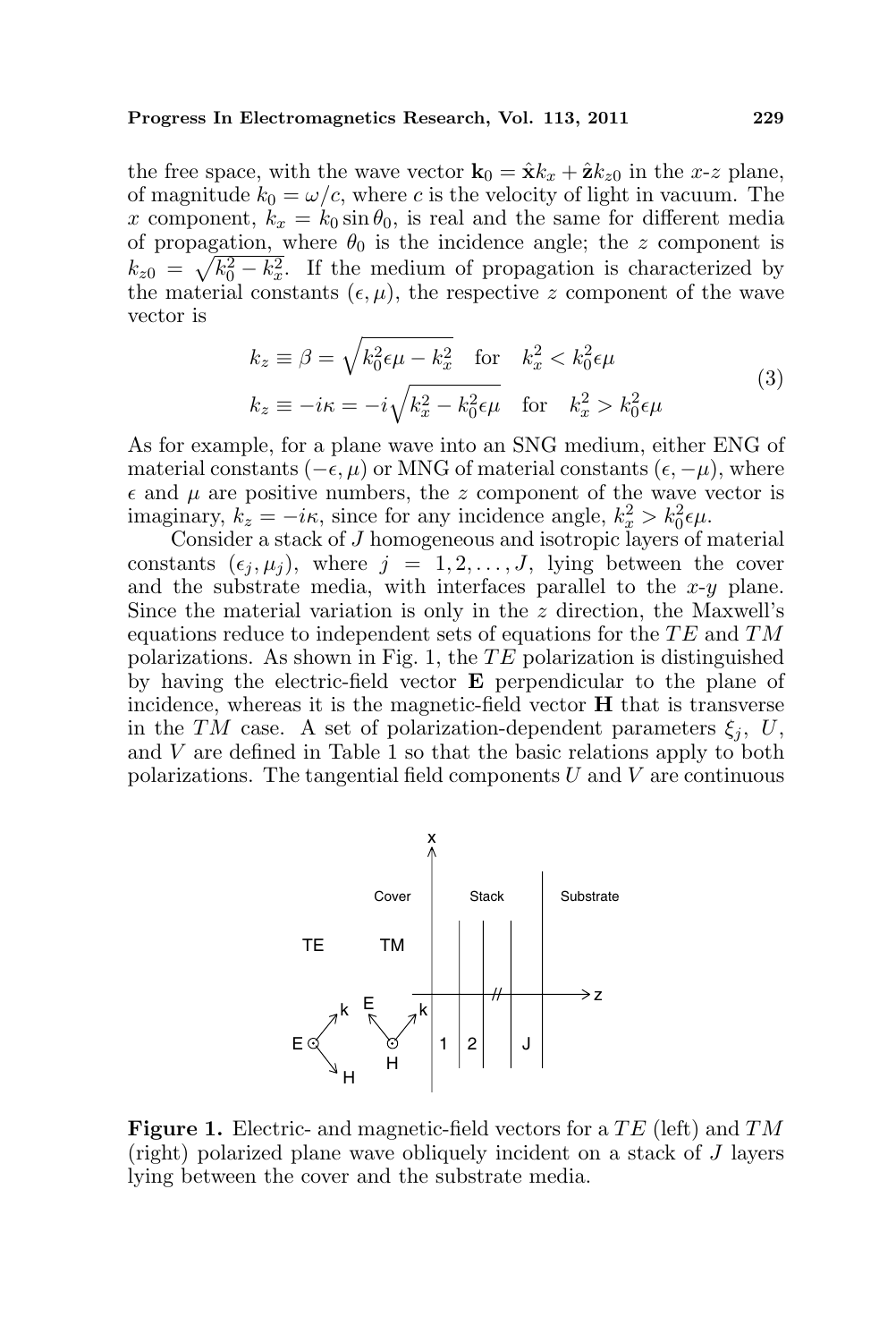| Polarization | - 4                                            |       |                       |
|--------------|------------------------------------------------|-------|-----------------------|
| ŦЕ           | $k_{zi}$<br>$\eta_0 k_0 \mu_j$                 | $E_u$ | $\bm{\mathsf{\Pi}}_x$ |
| TМ           | $\overline{\eta_0 k_{zj}}$<br>$k_0 \epsilon_i$ | $H_u$ | $E_x\,$               |

across the interfaces and a unimodular field-transfer matrix  $M_i$  relates the field amplitudes  $U_j$  and  $V_j$  at  $z_j$  to the corresponding amplitudes at  $z_{j-1}$ , ·  $\overline{a}$ ·  $\overline{a}$ 

$$
\begin{bmatrix} U_{j-1} \\ V_{j-1} \end{bmatrix} = M_j \begin{bmatrix} U_j \\ V_j \end{bmatrix}
$$
 (4)

where  $M_j$  is given by [20],

$$
M_j = \begin{bmatrix} \cos \phi_j & (i/\xi_j) \sin \phi_j \\ i\xi_j \sin \phi_j & \cos \phi_j \end{bmatrix}
$$
 (5)

with  $\phi_j = k_{zj}(z_j - z_{j-1}), k_{zj}$  denoting the respective z component of the wave vector, ½

$$
\xi_j = \begin{cases} k_{zj}/(\eta_0 k_0 \mu_j) & \text{for } TE\\ \eta_0 k_{zj}/(k_0 \epsilon_j) & \text{for } TM \end{cases}
$$
 (6)

where  $\eta_0 =$ p  $\mu_0/\epsilon_0$  is the intrinsic impedance of the free space. When the jth layer is an SNG medium, either ENG or MNG, since  $k_{zj}$  is imaginary,  $\xi_j$  and  $\phi_j$  are also imaginary. Thus, for an SNG layer, we use notation

$$
\phi_j = -i\varphi_j \tag{7}
$$

and the following relations

$$
\cos(-i\varphi_j) = \cosh \varphi_j, \qquad \sin(-i\varphi_j) = -i\sinh \varphi_j, \n\tan(-i\varphi_j) = -i\tanh \varphi_j.
$$
\n(8)

The transfer matrix of the stack consisting of J layers is given by the product of the respective transfer matrices for the individual layers,

$$
M = \prod_{j=1}^{J} M_j \tag{9}
$$

If we denote by  $m_{ij}$ , with i,  $j = 1, 2$ , the elements of the matrix M, expressions for the amplitude reflection and transmission coefficients  $(r_{cs}$  and  $t_{cs})$  are readily derived up to a phase factor,

$$
r_{cs} = \frac{\xi_c m_{11} + \xi_c \xi_s m_{12} - m_{21} - \xi_s m_{22}}{\xi_c m_{11} + \xi_c \xi_s m_{12} + m_{21} + \xi_s m_{22}}\tag{10}
$$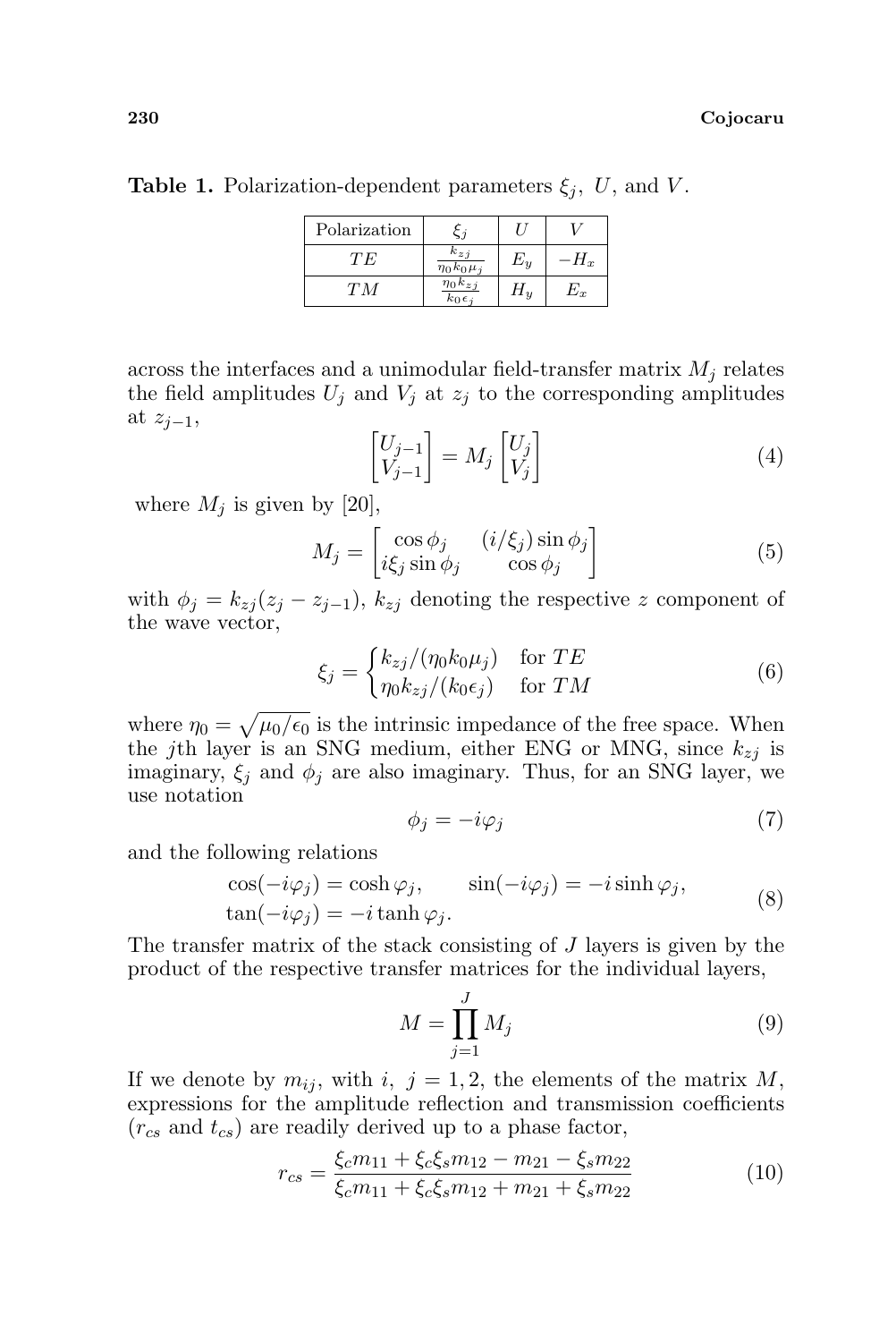$$
t_{cs} = \frac{2\xi_c}{\xi_c m_{11} + \xi_c \xi_s m_{12} + m_{21} + \xi_s m_{22}}\tag{11}
$$

where the subscripts  $c$  and  $s$  refer to the cover and the substrate, respectively. The reflectance  $R$  and the transmittance  $T$  are given by

$$
R = |r_{cs}|^2, \qquad T = \frac{\text{Real}(\xi_s)}{\text{Real}(\xi_c)} |t_{cs}|^2 \tag{12}
$$

Detailed expressions for the tangential components of the electric and magnetic fields into a trilayer stack for the  $TE$  polarization are given in Appendix A. For simplicity, in the following we consider the trilayers are embedded in air, that is,  $\xi_c = \xi_s = \xi_0$ . For a trilayer stack, the matrix elements  $m_{11}$  and  $m_{22}$  are given by relation

$$
{m_{11} \choose m_{22}} = \cos \phi_1 \cos \phi_2 \cos \phi_3 - \left(\frac{\xi_3/\xi_2}{\xi_2/\xi_3}\right) \cos \phi_1 \sin \phi_2 \sin \phi_3 - \left(\frac{\xi_3/\xi_1}{\xi_1/\xi_3}\right) \cos \phi_2 \sin \phi_1 \sin \phi_3 - \left(\frac{\xi_2/\xi_1}{\xi_1/\xi_2}\right) \cos \phi_3 \sin \phi_1 \sin \phi_2 (13)
$$

and the matrix elements  $m_{12}$  and  $m_{21}$  by relation

$$
\begin{pmatrix} m_{12} \\ m_{21} \end{pmatrix} = i \left[ \begin{pmatrix} 1/\xi_1 \\ \xi_1 \end{pmatrix} \cos \phi_2 \cos \phi_3 \sin \phi_1 + \begin{pmatrix} 1/\xi_2 \\ \xi_2 \end{pmatrix} \cos \phi_1 \cos \phi_3 \sin \phi_2 \right. + \begin{pmatrix} 1/\xi_3 \\ \xi_3 \end{pmatrix} \cos \phi_1 \cos \phi_2 \sin \phi_3 - \begin{pmatrix} \xi_2/(\xi_1 \xi_3) \\ \xi_1 \xi_3/\xi_2 \end{pmatrix} \sin \phi_1 \sin \phi_2 \sin \phi_3 \right] (14)
$$

When all layers are electrically thin,  $|\phi_j| \leq 0.1$ , with  $j = 1, 2, 3$ , the matrix  $M$  of the trilayer becomes .<br> $\overline{r}$ #

$$
M \approx \begin{bmatrix} 1 & i \sum_{j=1}^{3} \phi_j / \xi_j \\ i \sum_{j=1}^{3} \phi_j \xi_j & 1 \end{bmatrix}
$$
 (15)

and the trilayer is equivalent to a single layer of thickness  $d_{eq}$  and material constants  $(\epsilon_{eq}, \mu_{eq})$  determined by

$$
\mu_{eq} = \sum_{j=1}^{3} p_j \mu_j,
$$
\n
$$
\epsilon_{eq} = \sum_{j=1}^{3} p_j \epsilon_j - \frac{k_x^2}{k_0^2} \left[ \sum_{j=1}^{3} \frac{p_j}{\mu_j} - \frac{1}{\sum_{j=1}^{3} p_j \mu_j} \right]
$$
\n(16)

where  $p_j = d_j/d_{eq}$ ,  $d_j$  being the thickness of the jth layer. For an electrically thin bilayer [21], one can use (16) with two terms in the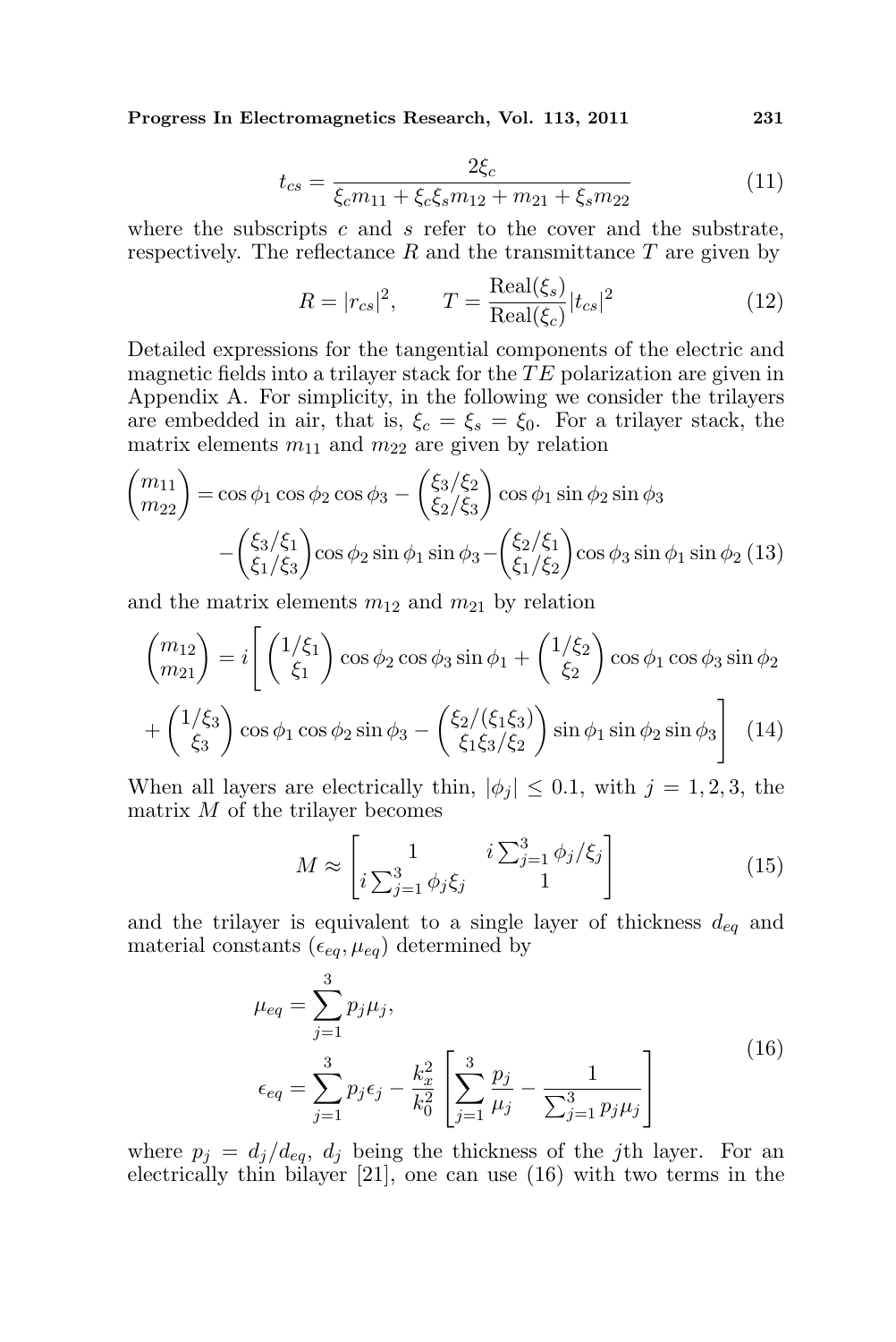sums. The complete tunneling through the electrically thin trilayer, with the transfer matrix approximated by  $(15)$ , is achieved either when

$$
m_{12} = m_{21} = 0 \tag{17}
$$

in which case the trilayer stack behaves like an absentee layer, or when

$$
m_{12}\xi_0^2 - m_{21} = 0\tag{18}
$$

For  $TE$  polarization, relation  $(15)$  becomes at normal incidence

$$
M \approx \begin{bmatrix} 1 & i\eta_0 k_0 \sum_{j=1}^3 d_j \mu_j \\ i(k_0/\eta_0) \sum_{j=1}^3 d_j \epsilon_j & 1 \end{bmatrix}
$$
 (19)

Applying (17) gives the following approximate conditions for the complete tunneling through an electrically thin trilayer

$$
\sum_{j=1}^{3} d_j \mu_j = 0, \qquad \sum_{j=1}^{3} d_j \epsilon_j = 0
$$
 (20)

## 3. TUNNELING THROUGH THE TRILAYER ENG/MNG/ENG STRUCTURE

Consider a symmetrical trilayer of material constants  $(-\epsilon_1, \mu_1)/(\epsilon_2,$  $-\mu_2/(-\epsilon_1,\mu_1)$  and layers thicknesses  $d_1/d_2/d_1$ , where  $\epsilon_i$  and  $\mu_i$ , with  $j = 1, 2$ , are positive numbers. Then,

$$
\xi_1 = \xi_3 = -i\kappa_1/(\eta_0\mu_1), \qquad \xi_2 = i\kappa_2/(\eta_0\mu_2), \n\phi_j = -i\kappa_j d_j = -i\varphi_j, \quad j = 1, 2.
$$
\n(21)

From (13) and (14), one obtains at normal incidence

$$
m_{11} = m_{22} = \cosh 2\varphi_1 \cosh \varphi_2 - \frac{1}{2} \left( \frac{\eta_1}{\eta_2} + \frac{\eta_2}{\eta_1} \right) \sinh 2\varphi_1 \sinh \varphi_2
$$
  

$$
\begin{pmatrix} m_{12} \\ m_{21} \end{pmatrix} = \frac{i}{2\eta_2} \begin{pmatrix} \eta_0 \\ -1/\left(\eta_0 \eta_1^2\right) \end{pmatrix} \left[ 2\eta_1 \eta_2 \cosh \varphi_2 \sinh 2\varphi_1 \right]
$$
  

$$
+ \begin{pmatrix} 1 \\ -1 \end{pmatrix} \left( \eta_1^2 - \eta_2^2 \right) \sinh \varphi_2 - \left( \eta_1^2 + \eta_2^2 \right) \cosh 2\varphi_1 \sinh \varphi_2
$$
  

$$
\eta_j = \sqrt{\mu_j / \epsilon_j}, \qquad j = 1, 2
$$
 (22)

The condition (18) for complete tunneling will be satisfied when

$$
\varphi_2 = 2\varphi_1 \quad \text{and} \quad \eta_1 = \eta_2 \tag{23}
$$

which is similar to the "matched pair" condition established in [7] for the ENG/MNG bilayer. From (22), we obtain a further condition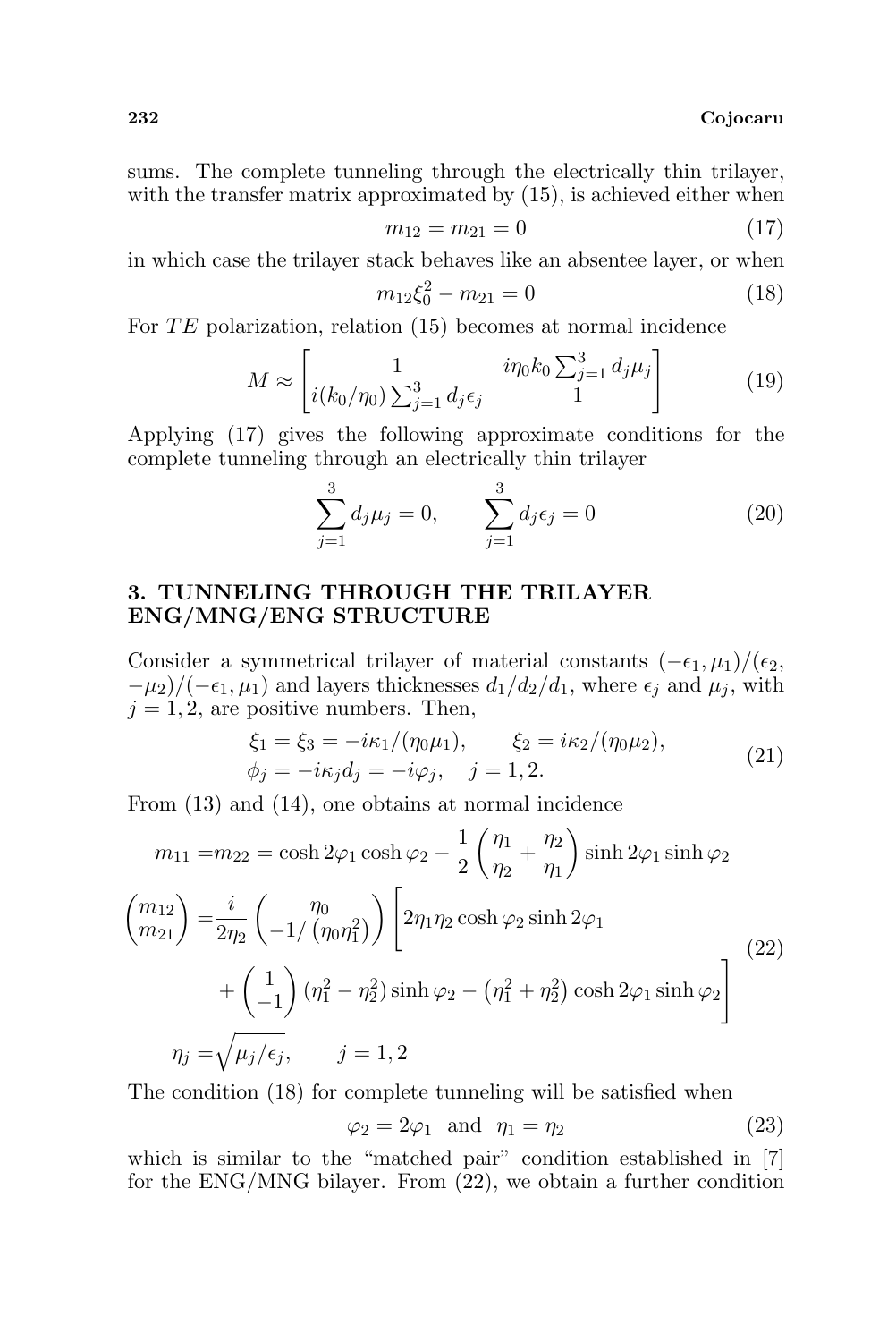for the complete tunneling through the symmetrical ENG/MNG/ENG trilayer,

$$
\tanh \varphi_2 = \frac{\frac{2\eta_1 \eta_2}{\eta_1^2 + \eta_2^2} \sinh 2\varphi_1}{\frac{1 - \eta_1^2}{1 + \eta_1^2} \frac{\eta_1^2 - \eta_2^2}{\eta_1^2 + \eta_2^2} + \cosh 2\varphi_1}
$$
(24)

The matched trilayer condition (23) results as a specific case from the more general condition (24). From the matched trilayer condition (23) one obtains

$$
\frac{2d_1}{d_2} = \frac{\mu_2}{\mu_1} = \frac{\epsilon_2}{\epsilon_1}
$$
 (25)

The following conditions result for a conjugate matched trilayer [7]

$$
2d_1 = d_2,
$$
  $\mu_2 = \mu_1,$   $\epsilon_2 = \epsilon_1.$  (26)

Thus, for the conjugate matched ENG/MNG/ENG trilayer of material constants  $(-\epsilon, \mu)/(\epsilon, -\mu)/(-\epsilon, \mu)$ , where  $\epsilon$  and  $\mu$  are positive numbers, and layers thicknesses  $\frac{d}{2}/d/\frac{d}{2}$ , the complete tunneling will occur at any incidence angle [7]. Relation (25) can be written in a general form

$$
\frac{p2d_1}{qd_2} = \frac{p\mu_2}{q\mu_1} = \frac{p\epsilon_2}{q\epsilon_1}
$$
\n(27)

which means that, if a trilayer of material constants  $(-\epsilon_1, \mu_1)/(\epsilon_2, -\mu_2)/$  $(-\epsilon_1, \mu_1)$  and layers thicknesses  $d_1/d_2/d_1$  allows the complete tunneling at normal incidence, then the trilayer of material constants  $(-q\epsilon_1, q\mu_1)/(p\epsilon_2, -p\mu_2)/(-q\epsilon_1, q\mu_1)$  and layers thicknesses  $\frac{d_1}{q} / \frac{d_2}{p} / \frac{d_1}{q}$ , with  $p$  and  $q$  integer numbers, will allow the complete tunneling at normal incidence also. Numerical examples are given in Fig. 2(a). Curve 1 corresponds to a conjugate matched trilayer. One can see that the complete tunneling occurs at any incidence angle. Curve 2 corresponds to a matched trilayer of parameters determined from those of the conjugate matched trilayer, represented by curve 1, by applying relation (27) with  $p = 2$  and  $q = 4$ . The complete tunneling is achieved on a large interval of  $\theta_0$  variation. Curve 3 corresponds to another matched trilayer of parameters determined also from those of the conjugate matched trilayer by applying relation (27) with  $p = 1/4$ and  $q = 1/2$ . The complete tunneling is achieved on a narrower interval of  $\theta_0$  variation. The inset in Fig. 2(a) illustrates the evanescent wave into an MNG layer. By comparison, Fig. 2(b) shows the complete tunneling through the respective bilayers. A larger interval of  $\theta_0$ variation is allowed for the matched trilayers in comparison with the respective matched bilayers.

Figure 3 shows comparatively the electric field, the magnetic field, and the z component of the Poynting vector for a normally incident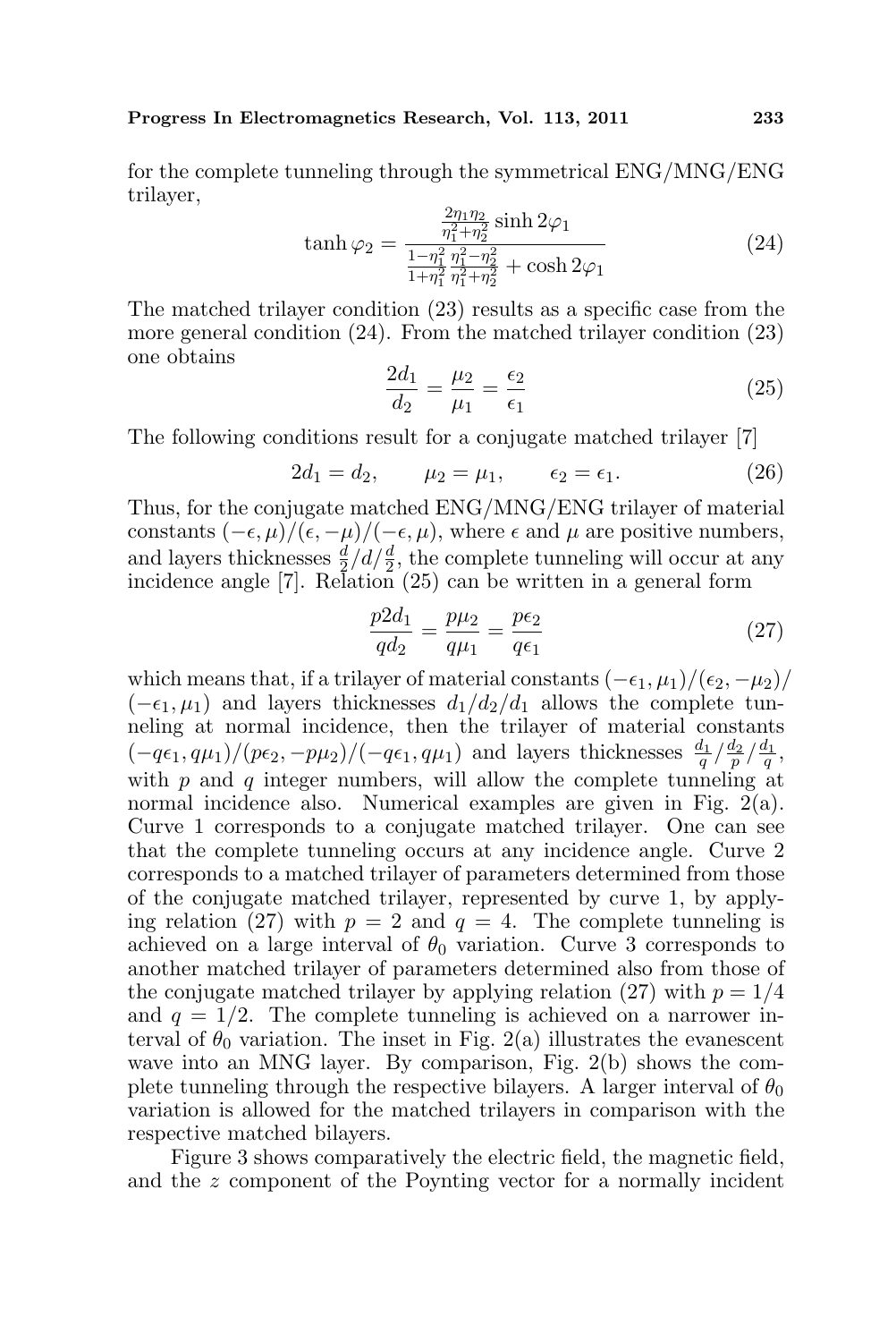

**Figure 2.** (a) The transmittance T against the incidence angle  $\theta_0$  at  $\omega = 5$  GHz for different ENG/MNG/ENG trilayers of given material constants and layers thicknesses in mm:  $1 - (-3, 6)/(3, -6)/(-3, 6)$ and  $20/40/20$  thick;  $2 - (-12, 24)/(6, -12)/(-12, 24)$  and  $5/20/5$ thick;  $3 - (-1.5, 3)/(0.75, -1.5)/(-1.5, 3)$  and  $5/20/5$  thick. The inset shows T against  $\theta_0$  for a single MNG layer of material constants  $(3, -6)$  and 40 mm thick. (b) The same like in (a) but for the respective ENG/MNG bilayers of layers thicknesses in mm:  $1 - 40/40$ ; 2 and 3  $-10/20.$ 

plane wave onto the conjugate matched ENG/MNG/ENG trilayer and the respective conjugate matched ENG/MNG bilayer. In both cases, the field is predominantly concentrated around the interfaces between the SNG layers. The real part of the Poynting vector is uniform and equal unity through the structures, indicating the complete tunneling. The imaginary part of the Poynting vector is zero in the free space, it is only present inside the slabs and has its peaks at the interfaces between the SNG layers [7]. The fields and the imaginary part of the Poynting vector take smaller values inside the conjugate matched trilayer than inside the respective conjugate matched bilayer.

Figure 4 shows the complete tunneling through different electrically thin ENG/MNG/ENG trilayers and the respective ENG/MNG bilayers. The parameters of trilayers are determined from those of the conjugate matched trilayer, represented by curve 1 in Fig. 4(a), by applying relations (27) and (20). One can see that in both cases of electrically thin trilayers and bilayers, the complete tunneling is attained on large intervals of  $\theta_0$  variation.

Figure 5 shows the electric field, the magnetic field, and the  $S_z$ component at normal incidence for the conjugate matched electrically thin trilayer and an asymmetrical trilayer. The field is predominantly concentrated around the interfaces between the SNG layers, the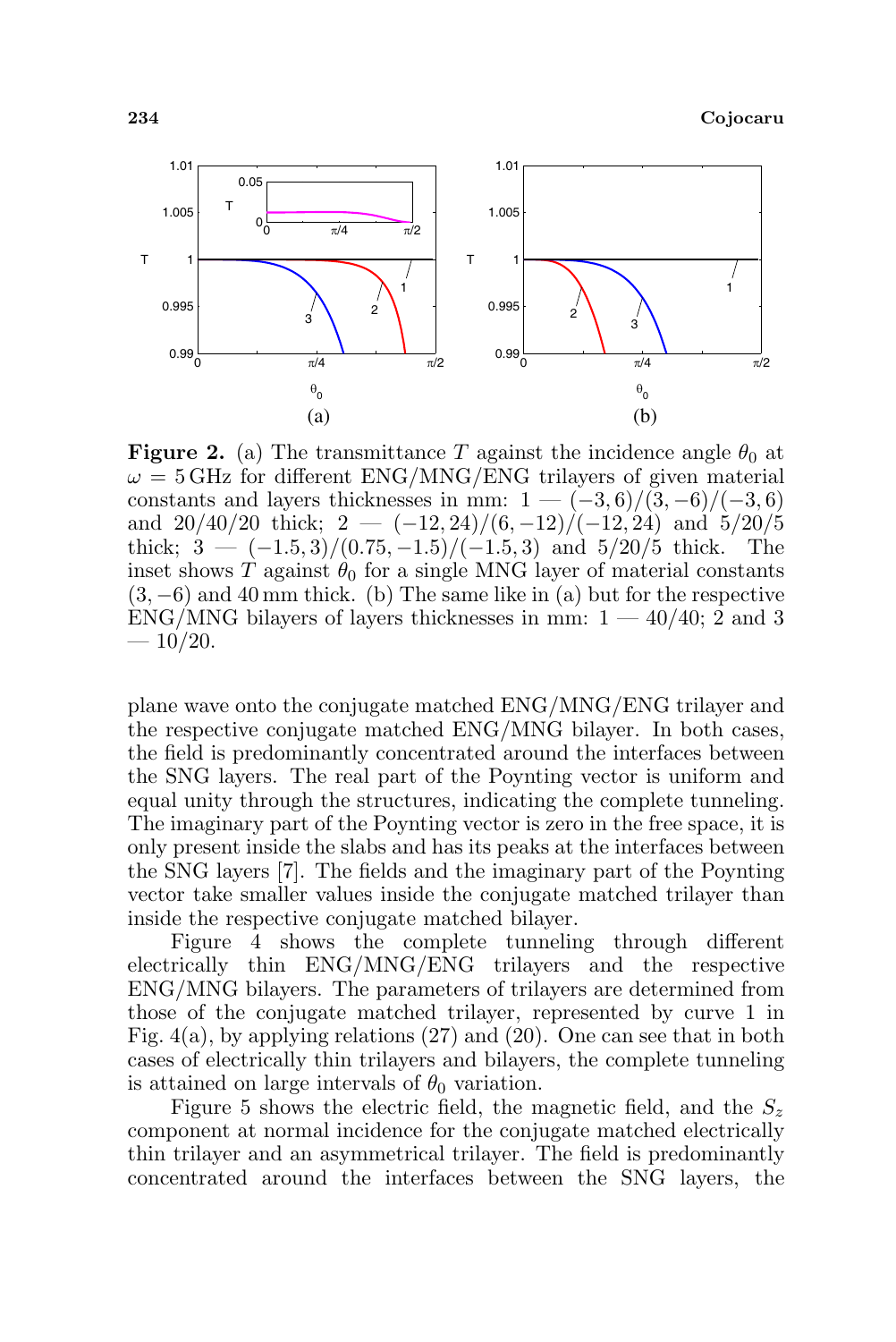

**Figure 3.** (a) The electric field  $|E_y|$  (solid curve) and the magnetic field  $|H_x|$  (dashed curve); (b) the real (solid curve) and the imaginary (dashed curve) z component  $S_z$  of the Poynting vector into the conjugate matched ENG/MNG/ENG trilayer represented by curve 1 in Fig.  $2(a)$ . Similarly in (c) and (d), but for the conjugate matched ENG/MNG bilayer represented by curve 1 in Fig. 2(b).

magnetic field attaining greater values in comparison with the electric field. For the asymmetrical trilayer, the field is greater at the interface of the MNG layer with the thicker ENG layer. The fields and the imaginary part of  $S<sub>z</sub>$  take smaller values inside the electrically thin trilayers than inside the electrically thick trilayers [see Figs. 3(a) and (b)].

### 4. TUNNELING THROUGH THE TRILAYER ENG/DPS/MNG STRUCTURE.

Consider the trilayer of material constants  $(-\epsilon_1, \mu_1)/(\epsilon_2, \mu_2)/(\epsilon_3, -\mu_3)$ and layers thicknesses  $d_1/d_2/d_3$ , where  $\epsilon_j$  and  $\mu_j$ , with  $j = 1, 2, 3$ , are positive numbers. From (13) and (14), one obtains at normal incidence  $\overline{a}$  $\frac{1}{2}$  $\mathbf{r}$ 

$$
\begin{pmatrix} m_{11} \\ m_{22} \end{pmatrix} = \cos \phi_2 \cosh \varphi_1 \cosh \varphi_3 - \begin{pmatrix} \eta_2/\eta_3 \\ -\eta_3/\eta_2 \end{pmatrix} \sin \phi_2 \cosh \varphi_1 \sinh \varphi_3
$$

$$
-\begin{pmatrix} \eta_1/\eta_3 \\ \eta_3/\eta_1 \end{pmatrix} \cos \phi_2 \sinh \varphi_1 \sinh \varphi_3 - \begin{pmatrix} \eta_1/\eta_2 \\ -\eta_2/\eta_1 \end{pmatrix} \sin \phi_2 \cosh \varphi_3 \sinh \varphi_1 (28)
$$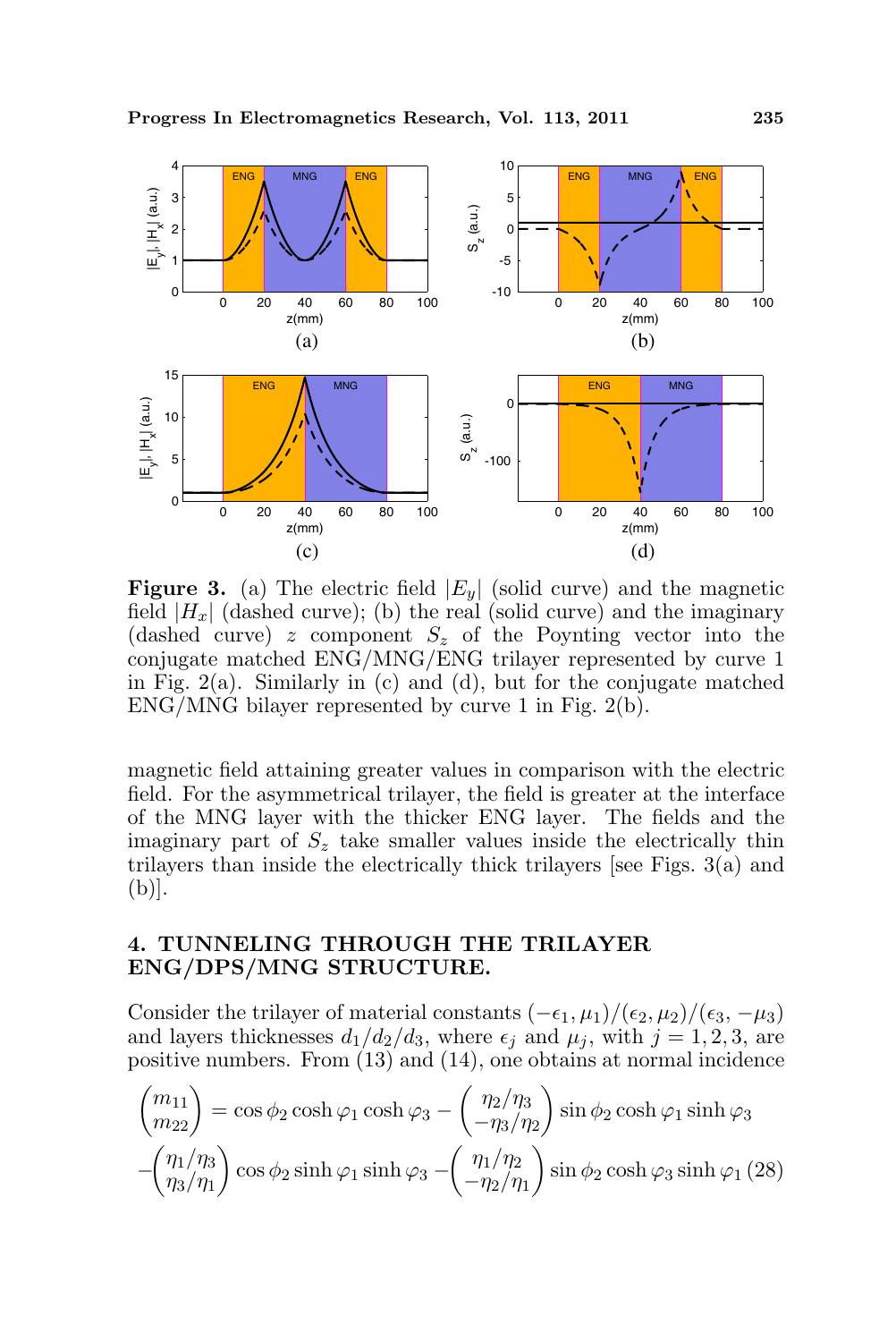

**Figure 4.** (a) The transmittance T against  $\theta_0$  at  $\omega = 0.3 \text{ GHz}$ for the ENG/MNG/ENG trilayers of given material constants and layers thicknesses in mm:  $1 - (-68, 3)/(68, -3)/(-68, 3)$  and  $20/40/20$  thick;  $2 - (-272, 12)/(136, -6)/(-272, 12)$  and  $5/20/5$ thick;  $3 - (-34, 1.5)/(17, -0.75)/(-34, 1.5)$  and  $5/20/5$  thick;  $4 (-68, 3)/(28, -1.1667)/(-50, 2)$  and  $10/60/20$  thick. The inset shows T against  $\theta_0$  for a single MNG layer of material constants (68, -3) and 40 mm thick. (b) The same like 1, 2, and 3 in (a), but for the respective  $ENG/MNG$  bilayers of layers thicknesses in mm:  $1 - 40/40$ ; 2 and 3  $-10/20.$ 

$$
\begin{aligned}\n\binom{m_{12}}{m_{21}} &= i \binom{\eta_0}{1/\eta_0} \left[ \binom{\eta_1}{-1/\eta_1} \cos \phi_2 \cosh \varphi_3 \sinh \varphi_1 \right. \\
&\quad + \binom{\eta_2}{1/\eta_2} \sin \phi_2 \cosh \varphi_1 \cosh \varphi_3 - \binom{\eta_3}{-1/\eta_3} \cos \phi_2 \cosh \varphi_1 \sinh \varphi_3 \right. \\
&\quad + \left( \frac{\eta_1 \eta_3}{\eta_2} \right) \sin \phi_2 \sinh \varphi_1 \sinh \varphi_3 \right]\n\end{aligned} \tag{29}
$$

The complete tunneling is achieved when

$$
\eta_2 = 1, \varphi_1 = \varphi_3, \text{ and } \eta_3 = 1/\eta_1
$$
\n(30)

where  $\eta_i$ , with  $j = 1, 2, 3$ , is defined in (22). Furthermore, the parameters  $\varphi_1$ ,  $\phi_2$ , and  $\eta_1$  must satisfy relation

$$
\tan \phi_2 = \frac{1}{2} \left( \frac{1}{\eta_1} - \eta_1 \right) \tanh \varphi_1 \tag{31}
$$

From (30) and (31), one can infer that the complete tunneling at normal incidence is achieved with an ENG/DPS/MNG trilayer of material constants  $(-\epsilon_1, \mu_1)/(1, 1)/(\mu_1, -\epsilon_1)$  and layers thicknesses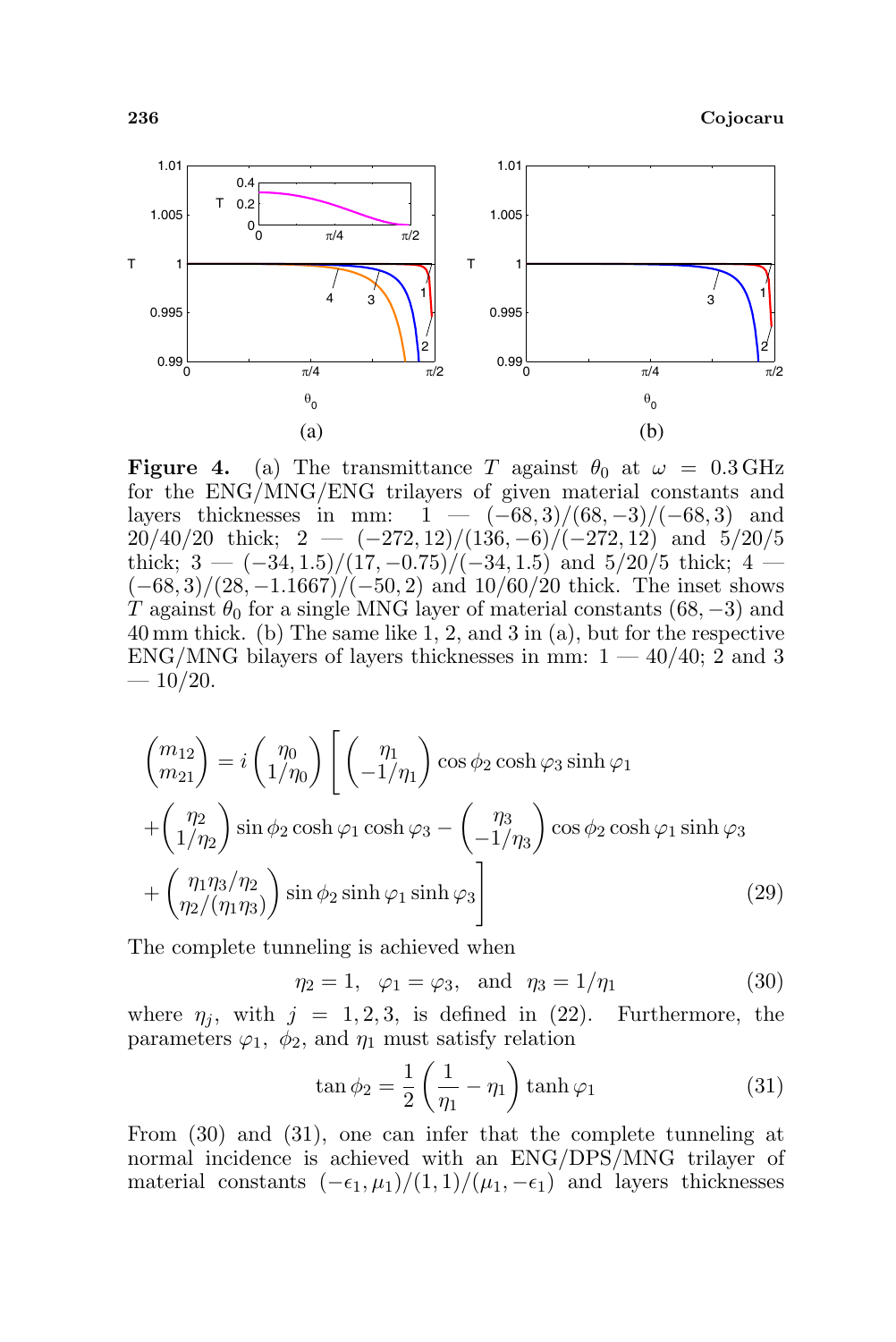

**Figure 5.** (a) The electric field  $|E_y|$  (solid curve) and the magnetic field  $|H_x|$  (dashed curve); (b) the real (solid curve) and the imaginary (dashed curve) z component  $S<sub>z</sub>$  of the Poynting vector into the ENG/MNG/ENG trilayer represented by curve 1 in Fig. 4(a). Similarly in (c) and (d), but for the asymmetrical trilayer represented by curve 4 in Fig.  $4(a)$ .

 $d_1/d_2/d_1$ , where  $\eta_1$ ,  $d_1$ , and  $d_2$  satisfy relation (31). Note that the air DPS layer of  $\eta_2 = 1$  could be a metamaterial of equal positive material constants,  $\epsilon_2 = \mu_2$ .

Numerical examples are shown in Fig. 6. By keeping  $d_2$  constant, the smaller is  $d_1$ , the lower and the broader is the complete tunneling frequency [see Figs.  $6(a)$  and  $(c)$ ]. When the DPS layer is a dielectric material with  $\mu_2 = 1$ , by keeping  $d_1$  and  $d_2$  constant, the greater is  $\epsilon_2$ , the lower is the tunneling frequency and the more incomplete is the tunneling [see Figs.  $6(b)$  and  $(d)$ ]. Note that all dependencies in Fig. 6 and in the following figures refer to the lowest order frequencies. The dependence of the transmittance on the incidence angle  $\theta_0$  is shown in Fig. 7 at different thicknesses of the DPS layer. The greater is the thickness  $d_2$ , the narrower is the interval of  $\theta_0$  variation for a complete tunneling. At the same thickness  $d_2$  of the DPS layer, the SNG layers are about two times electrically thicker at  $\omega_{ep} = \omega_{mp} = 20$  GHz than at  $\omega_{ep} = \omega_{mp} = 10 \text{ GHz}$ , leading to a narrowing of the interval of  $\theta_0$  variation for a complete tunneling in Fig. 7(b) in comparison with Fig.  $7(a)$ .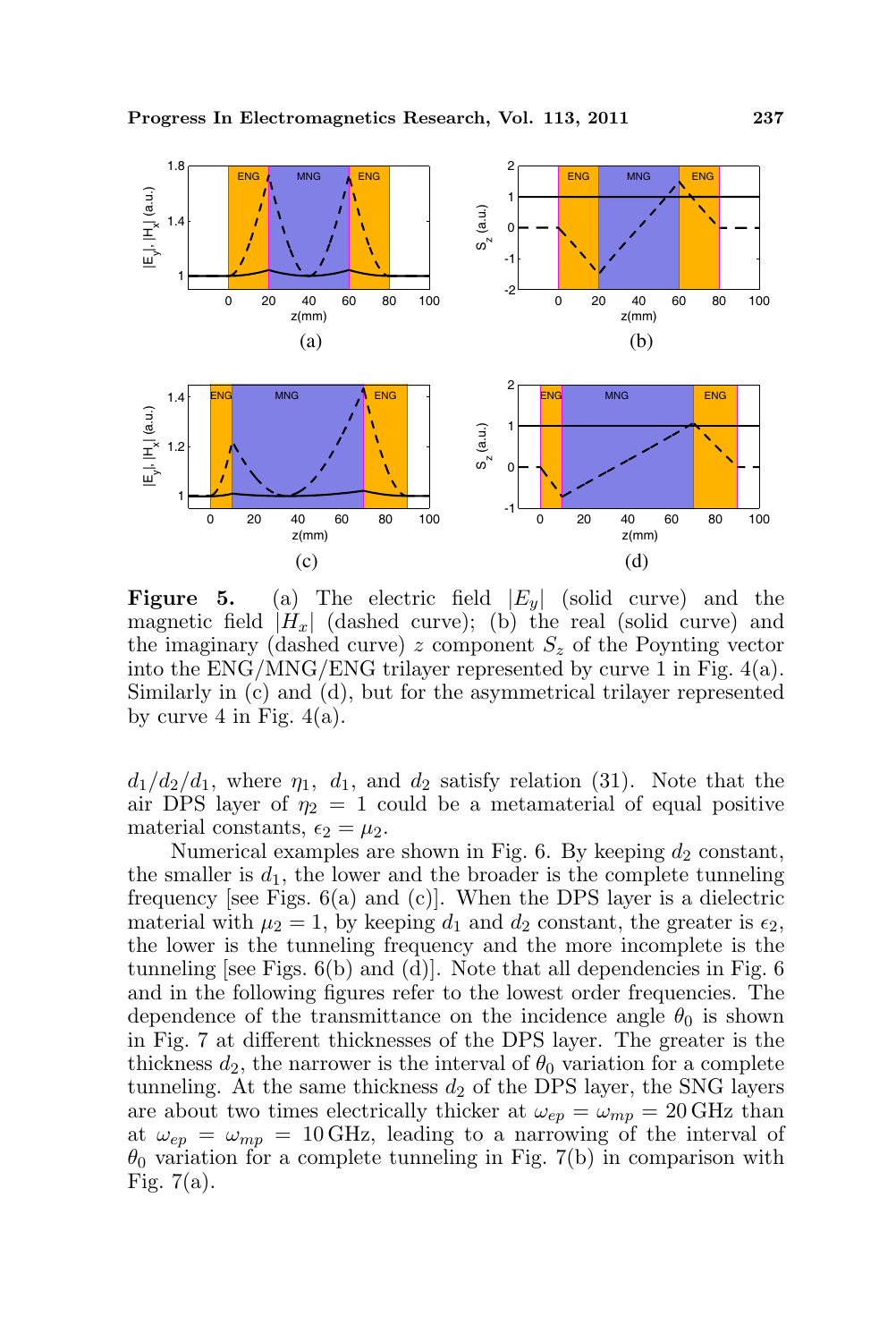

**Figure 6.** (a) The transmittance T against  $\omega$  for ENG/DPS/MNG trilayers with an air DPS layer 1000 mm thick and the two SNG layers of material constants determined by (1) and (2) with  $\omega_{ep} = \omega_{mp}$ 10 GHz,  $\mu_1 = \epsilon_3 = 1$ , and of equal  $d_1 = d_3$  but varied thickness in mm:  $1 - d_1 = 20$ ;  $2 - d_1 = 10$ ;  $3 - d_1 = 5$ . (b) The same like in (a), but with both SNG layers 20 mm thick and the DPS layer 100 mm thick of  $\mu_2 = 1$  and varied  $\epsilon_2$ :  $1 - \epsilon_2 = 1$ ;  $2 - \epsilon_2 = 2$ ;  $3 - \epsilon_2 = 4$ . (c) and (d) the same like in (a) and (b), but when  $\omega_{ep} = \omega_{mp} = 20 \text{ GHz}.$ 

Figure 8 shows the electric field, the magnetic field, and the z component of the Poynting vector for a normally incident plane wave onto the ENG/DPS/MNG trilayer with an air DPS layer and layers thicknesses  $d_1 = d_2 = d_3$ , at two circular frequencies. As it was shown in [11], the magnetic field is maximum at the ENG/DPS interface, whereas the electric field has the same maximum value, but at the DPS/MNG interface. The real part of the Poynting vector is uniform and equal unity through the structures. The imaginary part of the Poynting vector is zero in the free space and has a broad peak, being almost constant, inside the DPS layer.

Figure 9 shows the tunneling through different electrically thin ENG/DPS/MNG trilayers of parameters determined by relations (30), (31), and (20). Although the tunneling at normal incidence is not complete in some cases, a rather good tunneling  $(T > 0.98)$  is achieved on a large interval of  $\theta_0$  variation.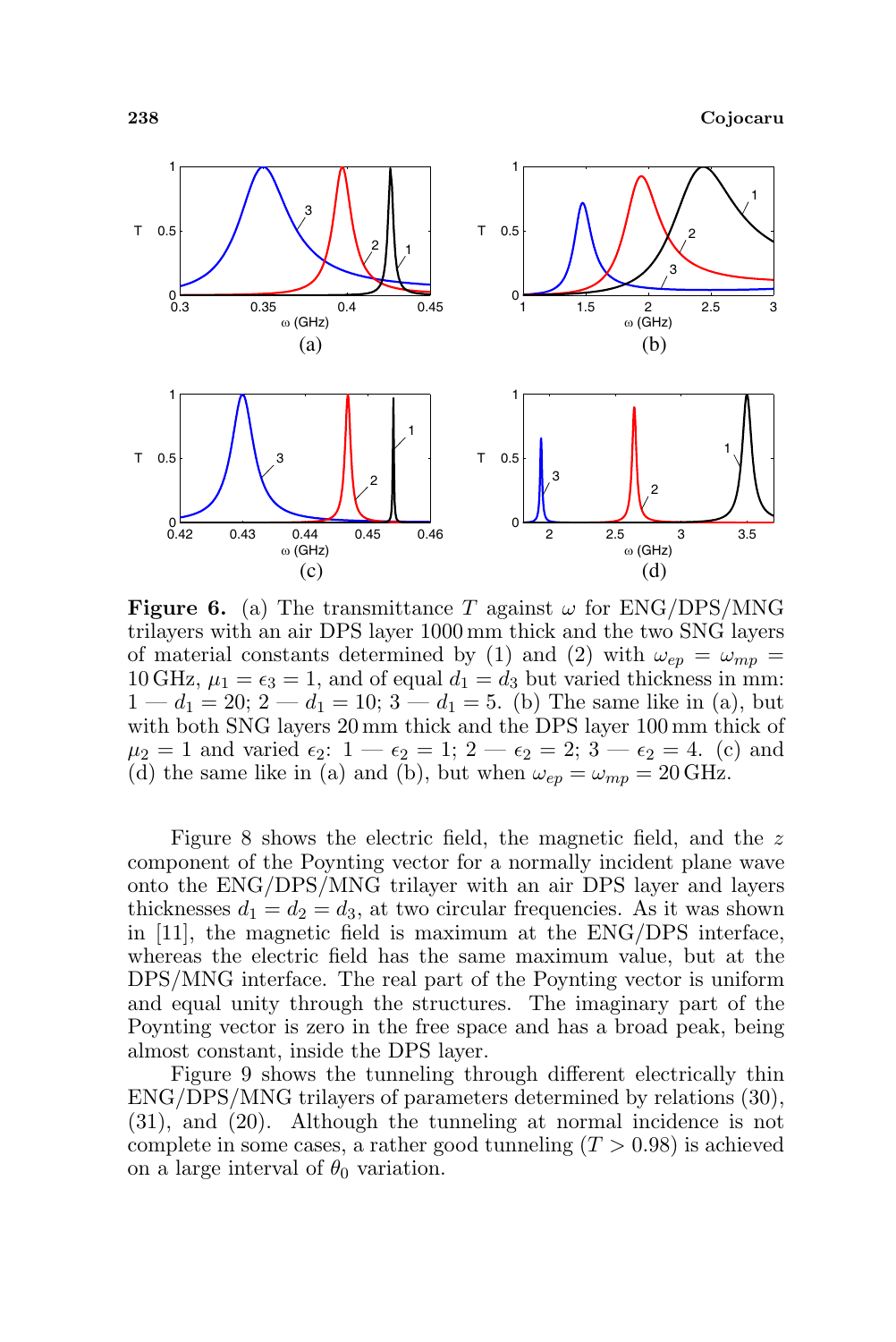

**Figure 7.** (a) The transmittance T against  $\theta_0$  for ENG/DPS/MNG trilayers with the two SNG layers 20 mm thick of material constants  $(-\epsilon_1, 1)$  and  $(1, -\epsilon_1)$  determined by (1) and (2) with  $\omega_{ep} = \omega_{mp}$ 10 GHz, at frequency  $\omega$  in GHz determined by (31), and the air DPS layer of varied thickness  $d_2$  in mm:  $1 - d_2 = 20$ ,  $\omega \approx 4.82$ ,  $\epsilon_1 \approx 3.3$ ;  $2 - d_2 = 100, \ \omega \approx 2.44, \ \epsilon_1 \approx 15.8; \ 3 - d_2 = 1000, \ \omega \approx 0.42, \ \epsilon_1 \approx$ 549.5. (b) The same like in (a), but when  $\omega_{ep} = \omega_{mp} = 20 \text{ GHz: } 1$   $d_2 = 20, \ \omega \approx 8.72, \ \epsilon_1 \approx 4.2; \ 2 \ -d_2 = 100, \ \omega \approx 3.5, \ \epsilon_1 \approx 31.7; \ 3 \$  $d_2 = 1000, \ \omega \approx 0.45, \ \epsilon_1 \approx 1938.8.$ 



**Figure 8.** (a) The electric field  $|E_y|$  (solid curve) and the magnetic field  $|H_x|$  (dashed curve); (b) the real (solid curve) and the imaginary (dashed curve) z component  $S_z$  of the Poynting vector into the ENG/DPS/MNG trilayer represented by curve 1 in Fig. 7(a). Similarly in (c) and (d), but for the structure represented by curve 1 in Fig. 7(b).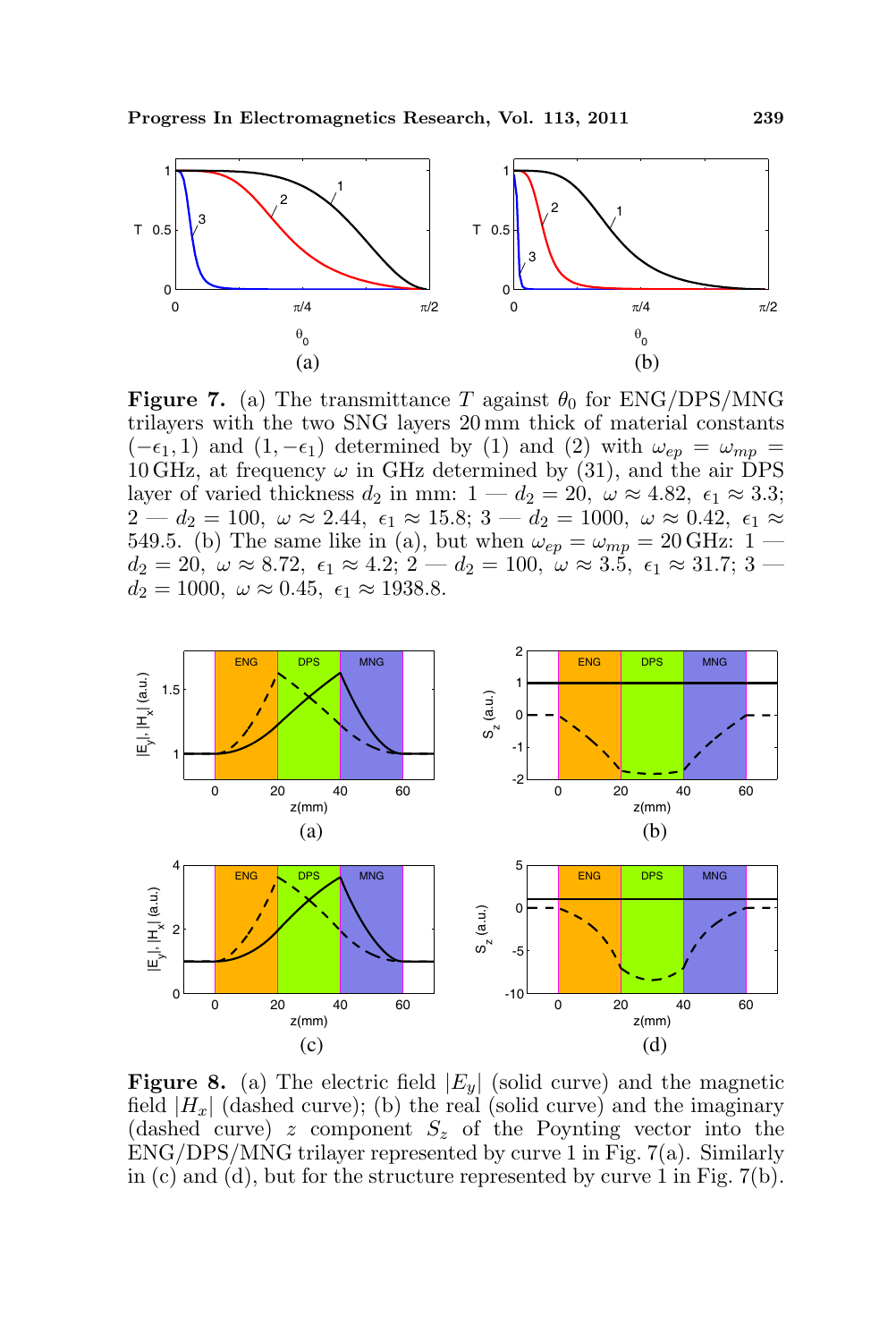

**Figure 9.** (a) The transmittance T against  $\theta_0$  at  $\omega$  = 0.3 GHz for the ENG/DPS/MNG trilayer of material constants  $(-68, 3)/(1, 1)/(68, -3)$  with the two SNG layers 10 mm thick and the air DPS layer of varied  $d_2$  thickness in mm:  $1 - d_2 = 10; 2$  $- d_2 = 100; 3 - d_2 = 150.$  (b) T against  $\theta_0$  at  $\omega = 0.3 \text{ GHz}$ for different ENG/DPS/MNG trilayers of given material constants and layers thicknesses in mm:  $1 - (-68, 3)/(1, 1)/(63, -8)$  and  $20/40/20$  thick;  $2 - (-68, 3)/(1, 1)/(66, -5)$  and  $20/40/20$  thick; 3  $-(-68,3)/(1,1)/(32,-3.5)$  and  $10/40/20$  thick.

## 5. TUNNELING THROUGH THE TRILAYER DPS/ENG/DPS STRUCTURE

Consider a symmetrical trilayer of material constants  $(\epsilon_1, \mu_1)/(-\epsilon_2,$  $\mu_2$ /( $\epsilon_1$ ,  $\mu_1$ ) and layers thicknesses  $d_1/d_2/d_1$ , where  $\epsilon_j$  and  $\mu_j$ , with  $j = 1, 2$ , are positive numbers. From (13) and (14), one obtains at normal incidence  $\overline{a}$  $\mathbf{r}$ 

$$
m_{11} = m_{22} = \cos 2\phi_1 \cosh \varphi_2 + \frac{1}{2} \left( \frac{\eta_1}{\eta_2} - \frac{\eta_2}{\eta_1} \right) \sin 2\phi_1 \sinh \varphi_2
$$
  

$$
\begin{pmatrix} m_{12} \\ m_{21} \end{pmatrix} = \frac{i}{2\eta_2} \left( \frac{\eta_0}{1/(\eta_0 \eta_1^2)} \right) \left[ 2\eta_1 \eta_2 \sin 2\phi_1 \cosh \varphi_2 \right.
$$
  

$$
+ \left( \frac{1}{-1} \right) (\eta_1^2 + \eta_2^2) \sinh \varphi_2 - (\eta_1^2 - \eta_2^2) \cos 2\phi_1 \sinh \varphi_2 \right]
$$
(32)

where  $\eta_i$ , with  $j = 1, 2$ , is defined in (22). Applying condition (18) for complete tunneling gives

$$
\tanh \varphi_2 = \frac{\frac{2\eta_1 \eta_2}{\eta_1^2 + \eta_2^2} \sin 2\phi_1}{\frac{1 + \eta_1^2}{1 - \eta_1^2} + \frac{\eta_1^2 - \eta_2^2}{\eta_1^2 + \eta_2^2} \cos 2\phi_1}
$$
(33)

Numerical examples are shown in Fig. 10(a) for a symmetrical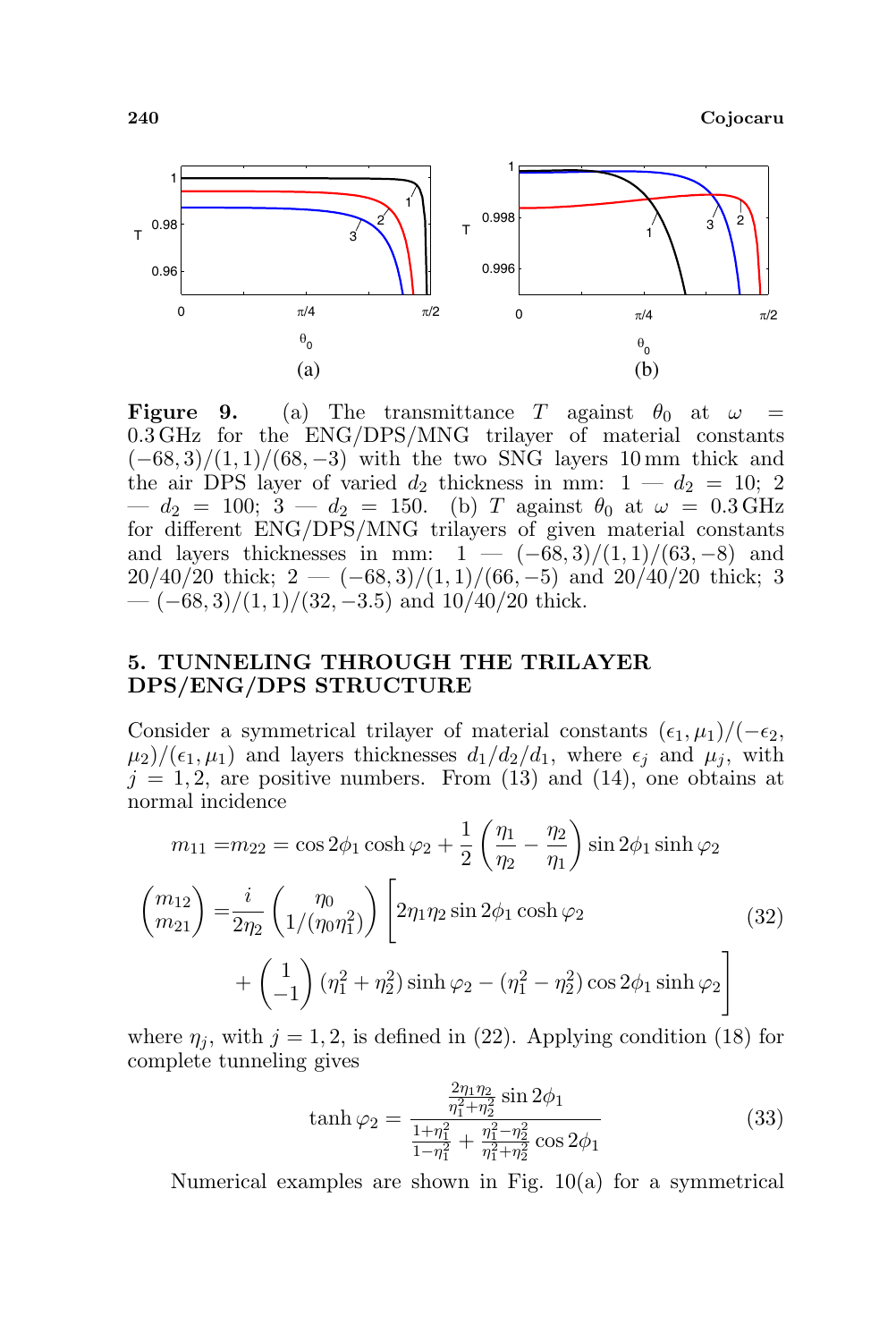

**Figure 10.** (a) The transmittance T against  $\theta_0$  at  $\omega = 5 \text{ GHz}$ for symmetrical DPS/ENG/DPS trilayers of material constants: 1  $-$  (8.2, 1)/(-5, 2)/(8.2, 1); 2 − (59.57, 1)/(-5, 2)/(59.57, 1); and layers thicknesses  $5/10/5$  in mm. (b) The same like in (a), but for the respective DPS/ENG bilayers of layers thicknesses 10/10 in mm. (c) T against  $\theta_0$  at  $\omega = 0.3 \text{ GHz}$  for symmetrical DPS/ENG/DPS trilayers of given material constants and layers thicknesses in mm:  $1 - (36.5, 1)/(-68, 3)/(36.5, 1)$  and  $20/20/20$ thick;  $2 - (18.75, 1)/(-68, 3)/(18.75, 1)$  and  $20/10/20$  thick. (d) The same like in (c), but for the respective DPS/ENG bilayers of layers thicknesses in mm:  $1 - 40/20$ ;  $2 - 40/10$ .

DPS/ENG/DPS trilayer with dielectric DPS layers  $(\mu_1 = 1)$  and an ENG layer of given material constants  $(-\epsilon_2, \mu_2)$ . As it was shown in [12], two values of  $\epsilon_1$  satisfying (33) at given  $d_1$  and  $d_2$  could exist. Curves 1 and 2 in Fig. 10(a) correspond to these values of  $\epsilon_1$ , curve 1 corresponding to the smaller value of  $\epsilon_1$ . The complete tunneling is achieved on a larger interval of  $\theta_0$  variation for the smaller value of  $\epsilon_1$ . By comparison, Fig. 10(b) shows the tunneling through the respective DPS/ENG bilayers. For the smaller value of  $\epsilon_1$  there is a tunneling through the bilayer, but for the greater value of  $\epsilon_1$  the wave is evanescent. Results are shown in Figs.  $10(c)$  and (d) for electrically thin structures. The complete tunneling is achieved on a larger interval of  $\theta_0$  variation for both values of  $\epsilon_1$  in case of electrically thin trilayers in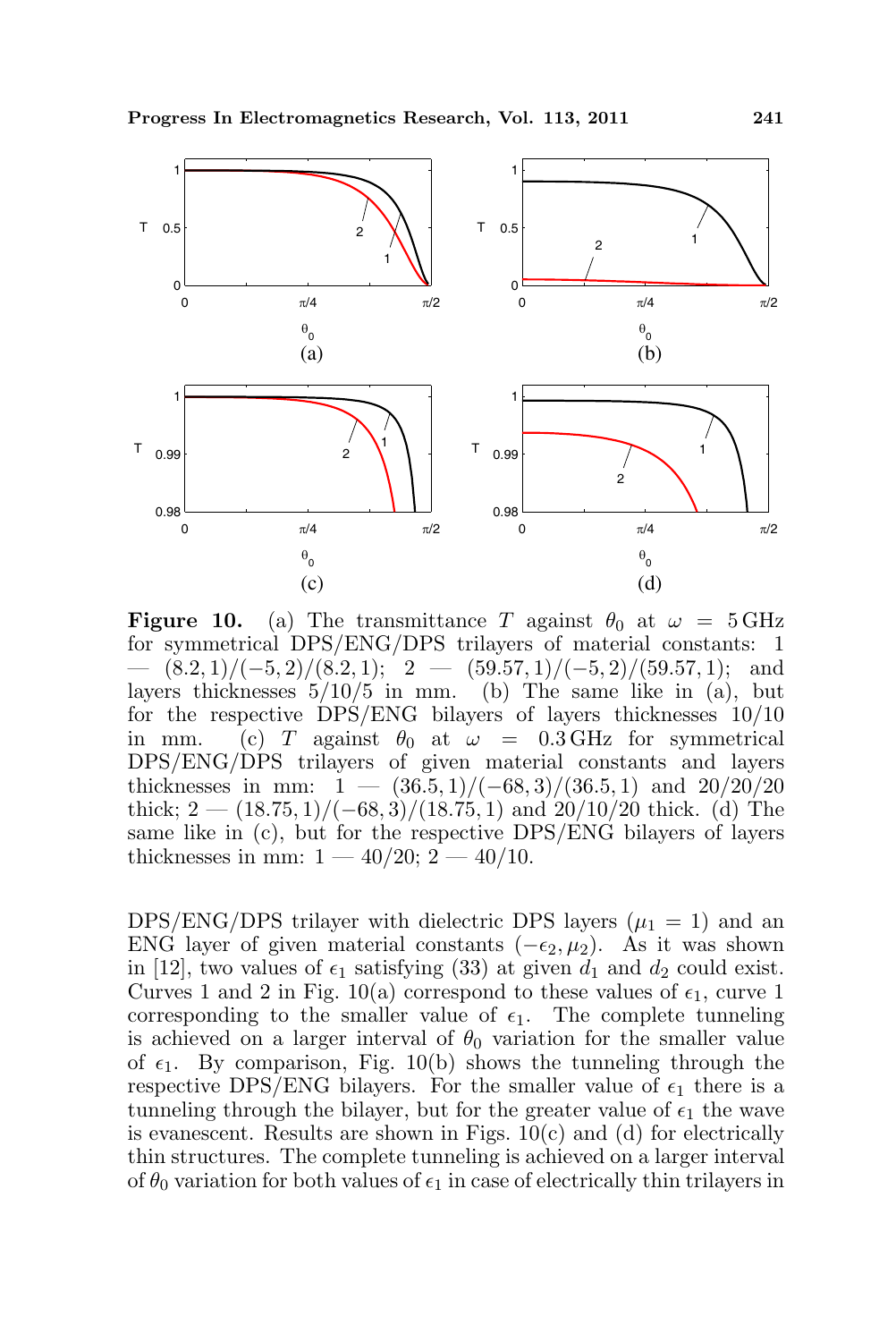

**Figure 11.** (a) The electric field  $|E_y|$  (solid curve) and the magnetic field  $|H_x|$  (dashed curve); (b) the real (solid curve) and the imaginary (dashed curve) z component  $S_z$  of the Poynting vector into the DPS/ENG/DPS trilayer represented by curve 1 in Fig. 10(a). Similarly in (c) and (d), but for the trilayer represented by curve 2 in Fig.  $10(a)$ .

comparison with the electrically thick trilayers of Fig. 10(a). An almost complete tunneling  $(T > 0.99)$  occurs in the respective electrically thin bilayers for both values of  $\epsilon_1$ .

Figure 11 shows the electric field, the magnetic field, and the z component of the Poynting vector for a normally incident plane wave onto the DPS/ENG/DPS trilayers represented by curves 1 and 2 in Fig.  $10(a)$ . The electric field has a broad minimum inside the ENG layer, whereas the magnetic field is much larger, with peaks at the two DPS/ENG interfaces. The real part of the Poynting vector is uniform and equal unity through the structure, indicating the complete tunneling. The imaginary part of the Poynting vector has its peaks at the DPS/ENG interfaces.

## 6. TUNNELING THROUGH THE TRILAYER ENG/DPS/ENG STRUCTURE

Consider a symmetrical trilayer of the material constants  $(-\epsilon_1, \mu_1)$  $/(\epsilon_2, \mu_2)/(-\epsilon_1, \mu_1)$  and layers thicknesses  $d_1/d_2/d_1$ , where  $\epsilon_j$  and  $\mu_j$ ,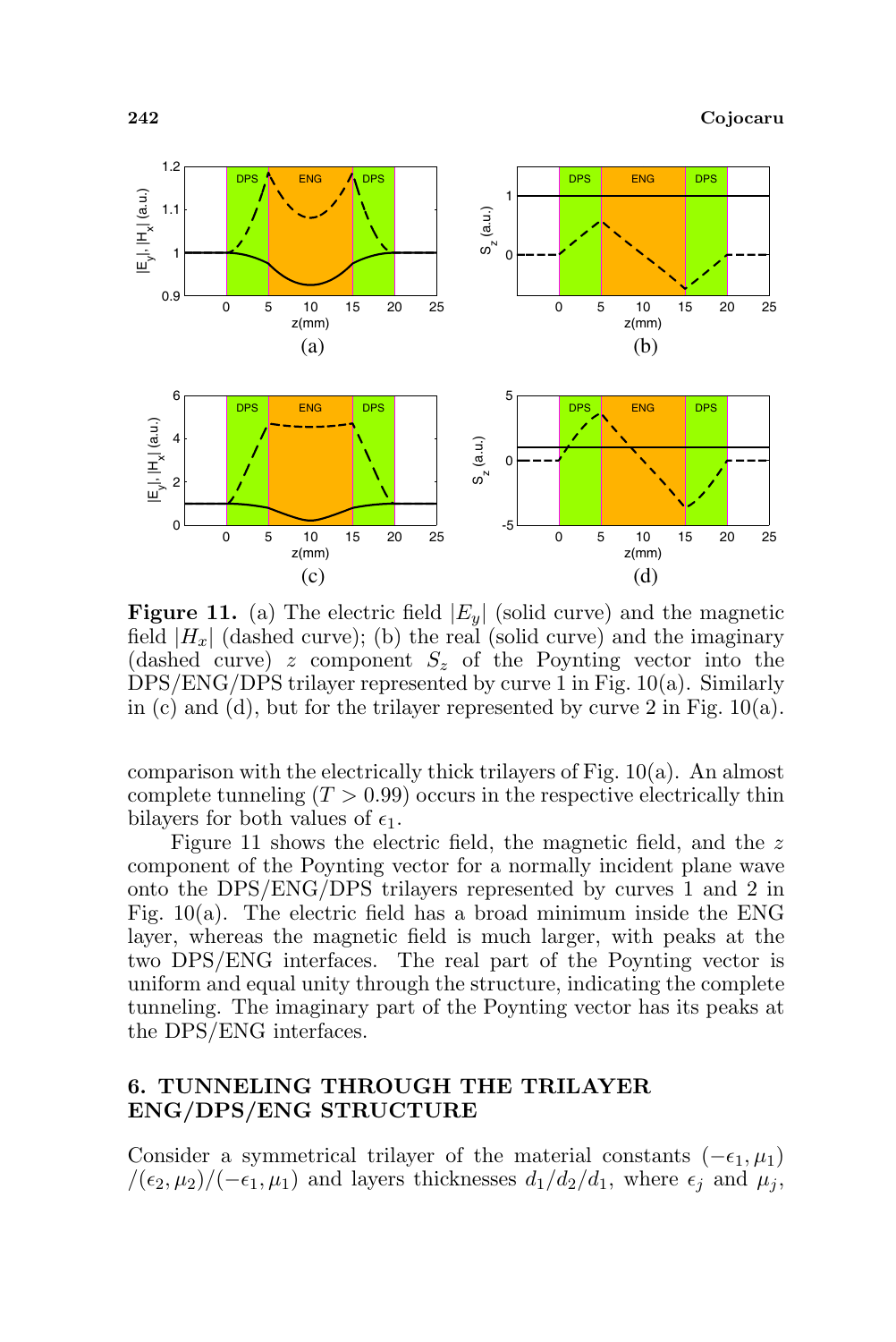

**Figure 12.** (a) The transmittance T against  $\theta_0$  at  $\omega = 5 \text{ GHz}$  for symmetrical ENG/DPS/ENG trilayers of layers thicknesses 10/5/10 in mm and material constants:  $1 - (-5, 2)/(23.6, 1)/(-5, 2);$  2  $-(-3,6)/(17.7,1)/(-3,6)$ . (b) The same like in (a), but for the respective ENG/DPS bilayers of layers thicknesses 20/5 in mm. (c) T against  $\theta_0$  at  $\omega = 0.3$  GHz for symmetrical ENG/DPS/ENG trilayers of material constants  $(-68, 3)/(\epsilon_2, 1)/(-68, 3)$  and layers thicknesses  $10/d_2/10$  in mm with varied  $d_2$  and  $\epsilon_2$  determined from (35): 1  $d_2 = 20, \epsilon_2 = 72; 2 - d_2 = 50, \epsilon_2 = 29.4; 3 - d_2 = 100, \epsilon_2 = 15.2; 4$  $-d_2 = 200, \epsilon_2 = 8.1.$  (d) The same like in (c), but for the respective  $ENG/DPS$  bilayers of layers thicknesses  $20/d_2$  in mm.

with  $j = 1, 2$ , are positive numbers. From (13) and (14), one obtains at normal incidence  $\overline{a}$  $\mathbf{r}$ 

$$
m_{11} = m_{22} = \cos \phi_2 \cosh 2\varphi_1 - \frac{1}{2} \left( \frac{\eta_1}{\eta_2} - \frac{\eta_2}{\eta_1} \right) \sin \phi_2 \sinh 2\varphi_1
$$
  

$$
\begin{pmatrix} m_{12} \\ m_{21} \end{pmatrix} = \frac{i}{2\eta_2} \begin{pmatrix} \eta_0 \\ -1/(\eta_0 \eta_1^2) \end{pmatrix} \begin{bmatrix} 2\eta_1 \eta_2 \cos \phi_2 \sinh 2\varphi_1 \\ 2\eta_1 \eta_2 \cos \phi_2 \sinh 2\varphi_1 \end{bmatrix}
$$
  

$$
+ \begin{pmatrix} 1 \\ -1 \end{pmatrix} (\eta_1^2 + \eta_2^2) \sin \phi_2 - (\eta_1^2 - \eta_2^2) \sin \phi_2 \cosh 2\varphi_1 \end{pmatrix}
$$
(34)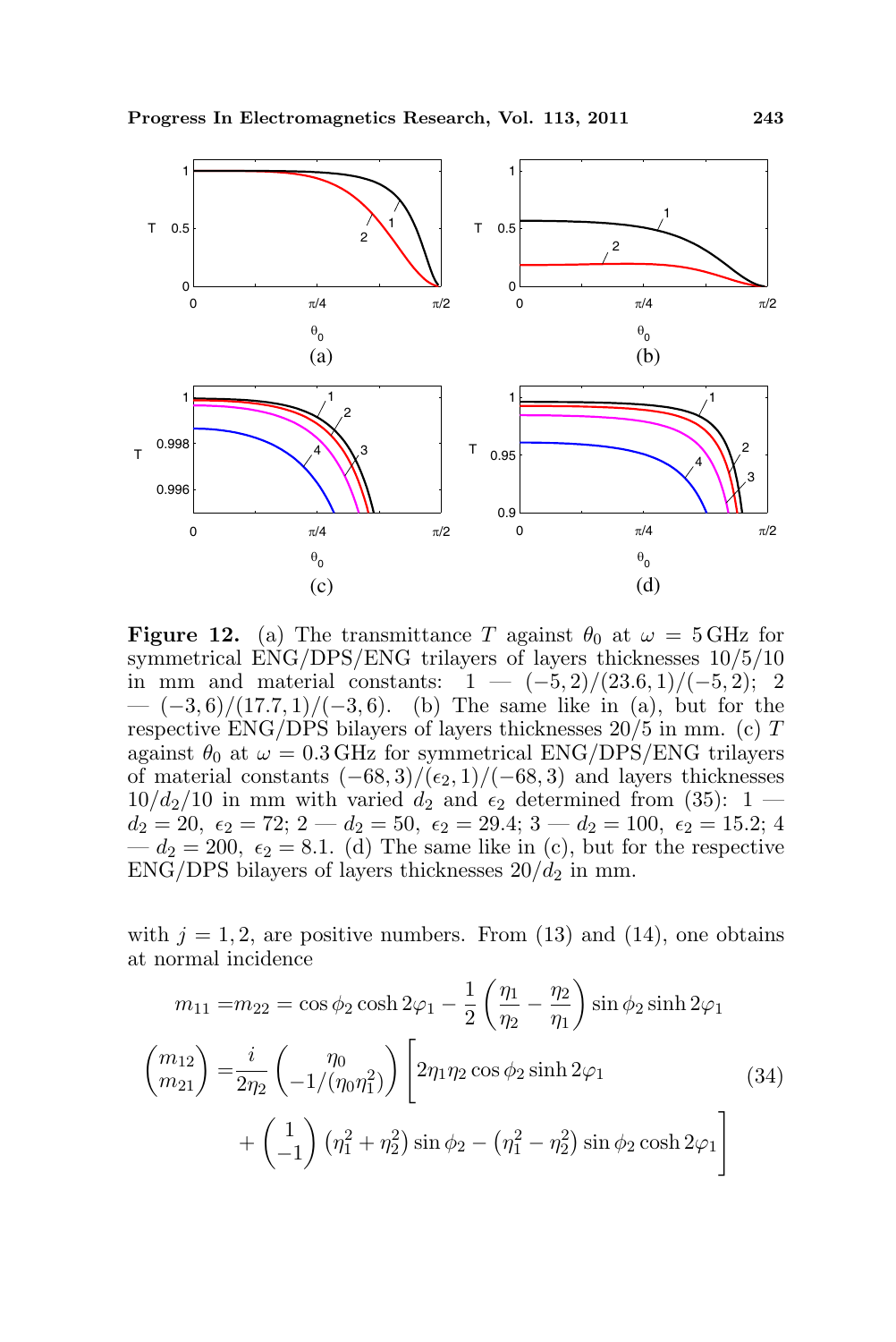

**Figure 13.** (a) The electric field  $|E_y|$  (solid curve) and the magnetic field  $|H_x|$  (dashed curve); (b) the real (solid curve) and the imaginary (dashed curve) z component  $S_z$  of the Poynting vector into the ENG/DPS/ENG trilayer represented by curve 1 in Fig. 12(a). Similarly in (c) and (d), but for the trilayer represented by curve 2 in Fig. 12(a).

where  $\eta_i$ , with  $j = 1, 2$ , is defined in (22). Applying condition (18) for complete tunneling gives a relation similar to (33)

$$
\tan \phi_2 = \frac{\frac{2\eta_1 \eta_2}{\eta_1^2 + \eta_2^2} \sinh 2\varphi_1}{\frac{1 - \eta_1^2}{1 + \eta_1^2} + \frac{\eta_1^2 - \eta_2^2}{\eta_1^2 + \eta_2^2} \cosh 2\varphi_1}
$$
(35)

Numerical examples are shown in Fig. 12(a) for two symmetrical ENG/DPS/ENG trilayers with a dielectric DPS layer of  $(\mu_2 = 1)$  and  $\epsilon_2$  determined by (35) at given  $-\epsilon_1$ ,  $\mu_1$ ,  $d_1$ , and  $d_2$ . By comparison, Fig. 12(b) shows the transmittance of the respective ENG/DPS bilayers. The tunneling is clearly better through the symmetrical trilayers than through the respective bilayers. Figs.  $12(c)$  and (d) shows the behavior of T against  $\theta_0$  for electrically thin trilayers and the respective bilayers. At given  $-\epsilon_1$ ,  $\mu_1$ , and  $d_1$ , the thickness  $d_2$ of the dielectric DPS layer is varied and the respective value of  $\epsilon_2$  is determined from (35). The thinner is the DPS layer, the better is the tunneling through the trilayers and the respective bilayers.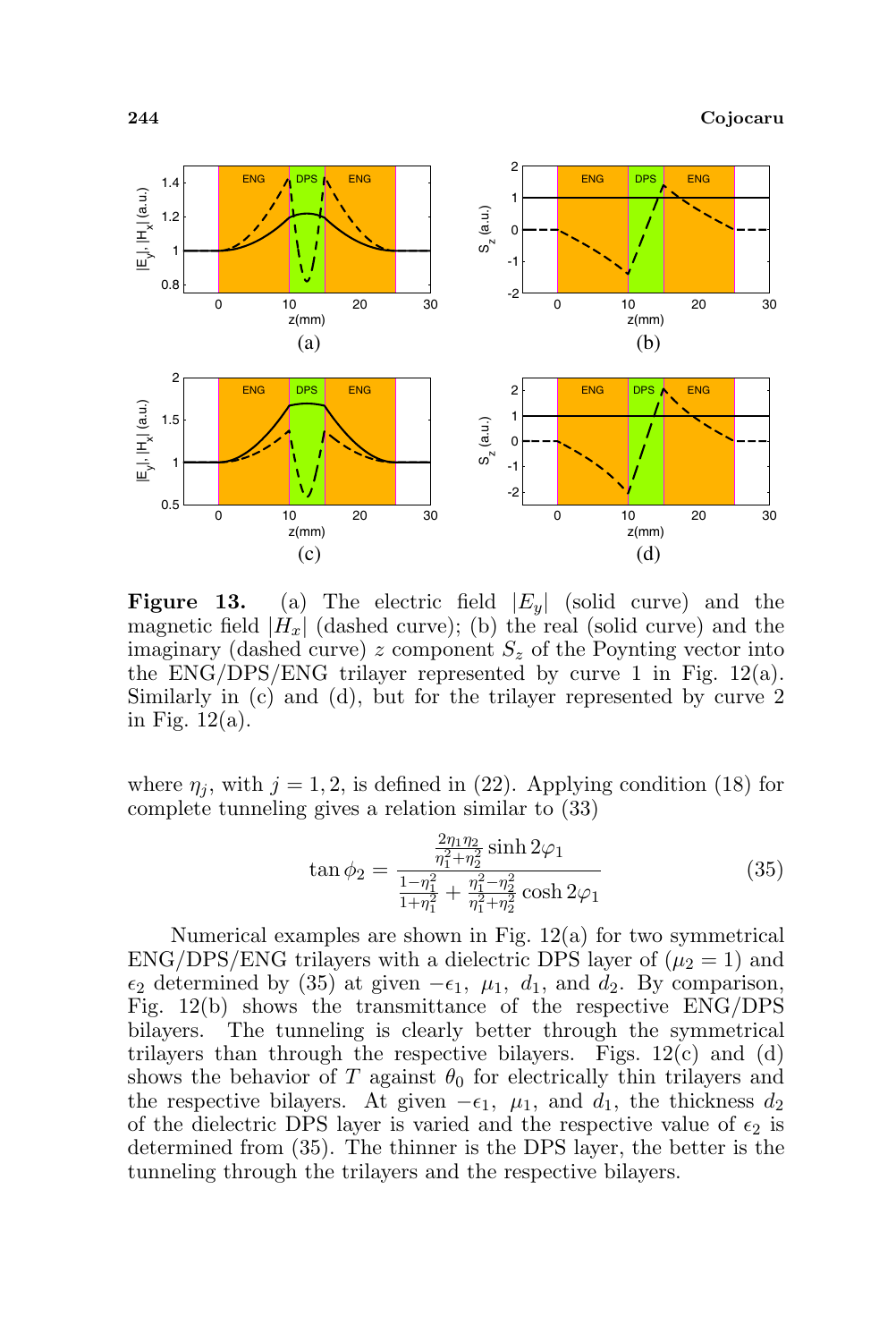Figure 13 shows the electric field, the magnetic field, and the z component of the Poynting vector for a normally incident plane wave onto the ENG/DPS/ENG trilayers represented by curves 1 and 2 in Fig.  $12(a)$ . The electric field is maximum whereas the magnetic field is minimum at the middle of the DPS layer. The electric field has a smooth variation, whereas the magnetic field has a strong variation, with peaks at the two ENG/DPS interfaces, and the minimum at the middle of the DPS layer. The real part of the Poynting vector is uniform and equal unity through the structure, indicating the complete tunneling. The imaginary part of the Poynting vector has its peaks at the ENG/DPS interfaces.

#### 7. CONCLUSION

In this paper, we have studied the  $TE$  wave propagation in lossless trilayer stacks containing SNG materials. The following combinations have been considered: ENG/MNG/ENG, ENG/DPS/MNG, DPS/ENG/DPS, and ENG/DPS/ENG. Although the wave is evanescent into the SNG media, certain combinations of SNG layers or SNG and DPS layers lead to unusual features, such as the complete tunneling. The transfer-matrix formalism has been applied. Simple conditions for the complete tunneling were expressed analytically at normal incidence. The role of the material constants, layers thicknesses, and the incidence angle has been illustrated by numerical examples. In some cases, the comparison between the tunneling through the symmetrical trilayer stacks and that through the respective bilayer stacks has been provided. Besides the advantage of being predictable analytically [22], the complete tunneling through the symmetrical trilayer stacks is achieved in general on larger intervals of incidence angle variation in comparison with the respective bilayer stacks. We have analyzed also the field and the Poynting vector distributions inside and outside the trilayer stacks. In particular, we have shown that the complete tunneling is facilitated theoretically for the electrically thin stacks.

In our analysis the media have been assumed lossless. However, when dissipation is considered, the material constants are complex numbers, and the behavior of the electromagnetic tunneling through the trilayer stacks containing SNG materials can be drastically altered [7–9].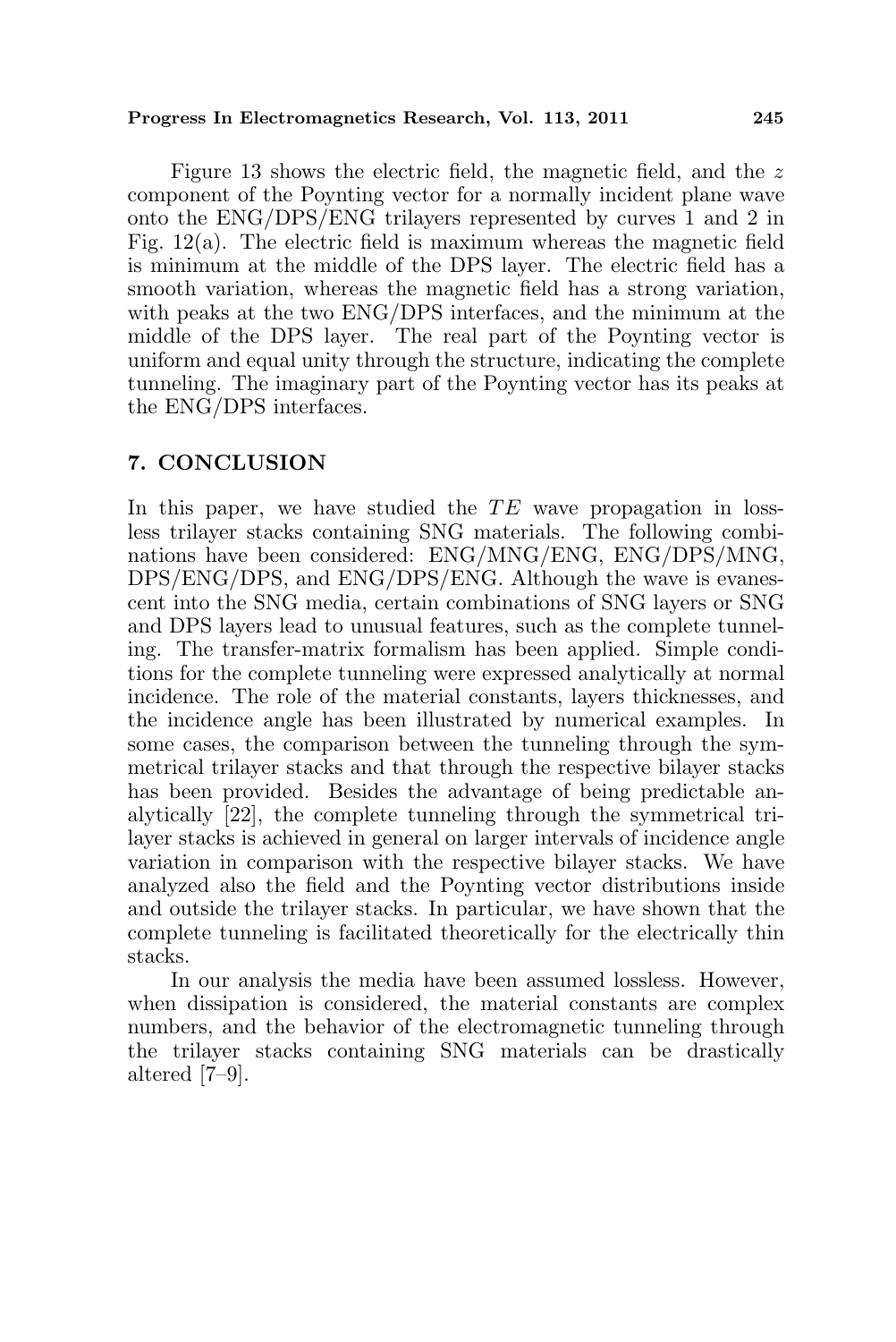# APPENDIX A. ELECTRIC- AND MAGNETIC-FIELD TANGENTIAL COMPONENTS INTO A TRILAYER STACK FOR THE TE CASE.

Consider a trilayer of material constants  $(\epsilon_j, \mu_j)$ , with  $j = 1, 2, 3$ , and layers thicknesses  $d_1/d_2/d_3$  placed in air at  $z > 0$ . Depending on the sign of material constants, the  $z$  component of the wave vector into an SNG or DPS layer is defined by (3). The tangential components  $E_y$ and  $-H_x$  into the five regions can be written as follows,

$$
z < 0, \quad E_y = E_0 e^{-ixk_x} \left( e^{-izk_{z0}} + r e^{izk_{z0}} \right) -H_x = \frac{k_{z0}}{\eta_0 k_0} E_0 e^{-ixk_x} \left( e^{-izk_{z0}} - r e^{izk_{z0}} \right) \tag{A1}
$$

$$
0 < z < d_1, \quad E_y = E_0 e^{-ixk_x} \left( f_{1+} e^{-izk_{z1}} + f_{1-} e^{izk_{z1}} \right) \\
 \quad - H_x = \frac{k_{z1}}{\eta_0 k_0 \mu_1} E_0 e^{-ixk_x} \left( f_{1+} e^{-izk_{z1}} - f_{1-} e^{izk_{z1}} \right) \tag{A2}
$$

$$
d_1 < z < d_1 + d_2,
$$
  
\n
$$
E_y = E_0 e^{-ixk_x} \left[ f_{2+} e^{-i(z-d_1)k_{z2}} + f_{2-} e^{i(z-d_1)k_{z2}} \right]
$$
\n
$$
-H_x = \frac{k_{z2}}{\eta_0 k_0 \mu_2} E_0 e^{-ixk_x} \left[ f_{2+} e^{-i(z-d_1)k_{z2}} - f_{2-} e^{i(z-d_1)k_{z2}} \right]
$$
\n(A3)

$$
d_1 + d_2 < z < d_1 + d_2 + d_3,
$$
\n
$$
E_y = E_0 e^{-ixk_x} \left[ f_{3+} e^{-i(z - d_1 - d_2)k_{z3}} + f_{3-} e^{i(z - d_1 - d_2)k_{z3}} \right] \tag{A4}
$$
\n
$$
-H_x = \frac{k_{z3}}{\eta_0 k_0 \mu_3} E_0 e^{-ixk_x} \left[ f_{3+} e^{-i(z - d_1 - d_2)k_{z3}} - f_{3-} e^{i(z - d_1 - d_2)k_{z3}} \right]
$$
\n
$$
z > d_1 + d_2 + d_3, \quad E_y = E_0 e^{-ixk_x} t e^{-i(z - d_1 - d_2 - d_3)k_{z0}} - H_x = \frac{k_{z0}}{\eta_0 k_0} E_0 e^{-ixk_x} t e^{-i(z - d_1 - d_2 - d_3)k_{z0}} \tag{A5}
$$

We use the following notations

$$
A_{\pm} = \frac{1}{2} \left( 1 \pm \frac{k_{z0} \mu_1}{k_{z1}} \right), \qquad B_{\pm} = \frac{1}{2} \left( 1 \pm \frac{k_{z1} \mu_2}{k_{z2} \mu_1} \right), \qquad (A6)
$$

$$
C_{\pm} = \frac{1}{2} \left( 1 \pm \frac{k_{z2}\mu_3}{k_{z3}\mu_2} \right), \qquad D_{\pm} = \frac{k_{z3}}{k_{z0}\mu_3} \pm 1, \tag{A7}
$$

$$
P_{\pm} = A_{+}B_{+}e^{\pm id_{1}k_{z1}} + A_{-}B_{-}e^{\mp id_{1}k_{z1}},
$$
  
\n
$$
Q_{\pm} = A_{-}B_{+}e^{\pm id_{1}k_{z1}} + A_{+}B_{-}e^{\mp id_{1}k_{z1}},
$$
\n(A8)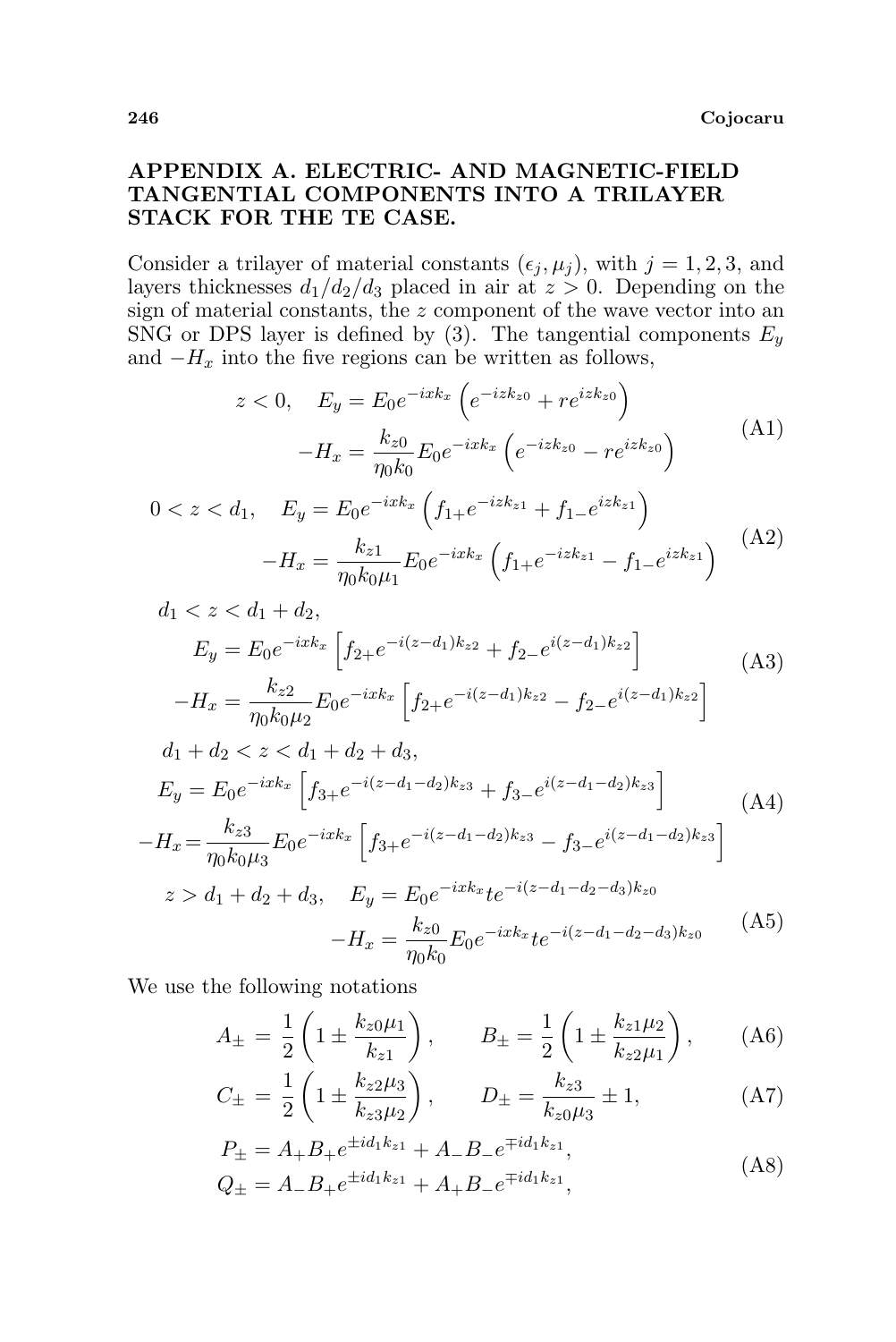$$
F = e^{-2id_2k_{z2}} \left( C_-D_+ - C_+D_-e^{-2id_3k_{z3}} \right),
$$
  
\n
$$
G = C_+D_+ - C_-D_-e^{-2id_3k_{z3}}.
$$
\n(A9)

Then, the amplitude reflection  $(r)$  and transmission  $(t)$  coefficients and the amplitude coefficients  $f_{i\pm}$ , with  $j = 1, 2, 3$ , are given by relations

$$
r = -\frac{FP_{-} + GQ_{+}}{FQ_{-} + GP_{+}}
$$
\n(A10)

$$
f_{1\pm} = A_{\pm} + rA_{\mp},
$$
  
\n
$$
f_{2\pm} = f_{1+}B_{\pm}e^{-id_1k_{z1}} + f_{1-}B_{\mp}e^{id_1k_{z1}},
$$
  
\n
$$
f_{3\pm} = f_{2+}C_{\pm}e^{-id_2k_{z2}} + f_{2-}C_{\mp}e^{id_2k_{z2}},
$$
  
\n
$$
t = f_{3+}e^{-id_3k_{z3}} + f_{3-}e^{id_3k_{z3}}.
$$
\n(A12)

#### REFERENCES

- 1. Veselago, V. G., "The electrodynamics of substances with simultaneously negative values of permittivity and permeability," Sov. Phys. Usp., Vol. 10, 509–514, 1968.
- 2. Smith, D. R., W. J. Padilla, D. C. Vier, S. C. Nemat-Nasser, and S. Schultz, "Composite medium with simultaneous negative permeability and permittivity," Phys. Rev. Lett., Vol. 84, 4184– 4187, 2000.
- 3. Pendry, J. B., "Negative refraction makes a perfect lens," Phys. Rev. Lett., Vol. 85, 3966–3969, 2000.
- 4. Kong, J. A., "Electromagnetic wave interaction with stratified negative isotropic media," Progress In Electromagnetics Research, Vol. 35, 1–52, 2002.
- 5. Ran, L.-X., H.-F. Jiang Tao, H. Chen, X.-M. Zhang, K.-S. Cheng, T. M. Grzegorczyk, and J. A. Kong, "Experimental study on several left-handed metamaterials," Progress In Electromagnetics Research, Vol. 51, 249–279, 2005.
- 6. McCall, M. W., "What is negative refraction?," Journal of Modern Optics, Vol. 56, 1727–1740, 2009.
- 7. Alu, A. and N. Engheta, "Pairing an epsilon-negative slab with a mu-negative slab: Resonance, tunneling and transparency," IEEE Trans. Antennas Propagation, Vol. 51, 2558–2571, 2003.
- 8. Dong, L., G. Du, H. Jiang, H. Chen, and Y. Shi, "Transmission properties of lossy single-negative materials," J. Opt. Soc. Am. B, Vol. 26, 1091–1096, 2009.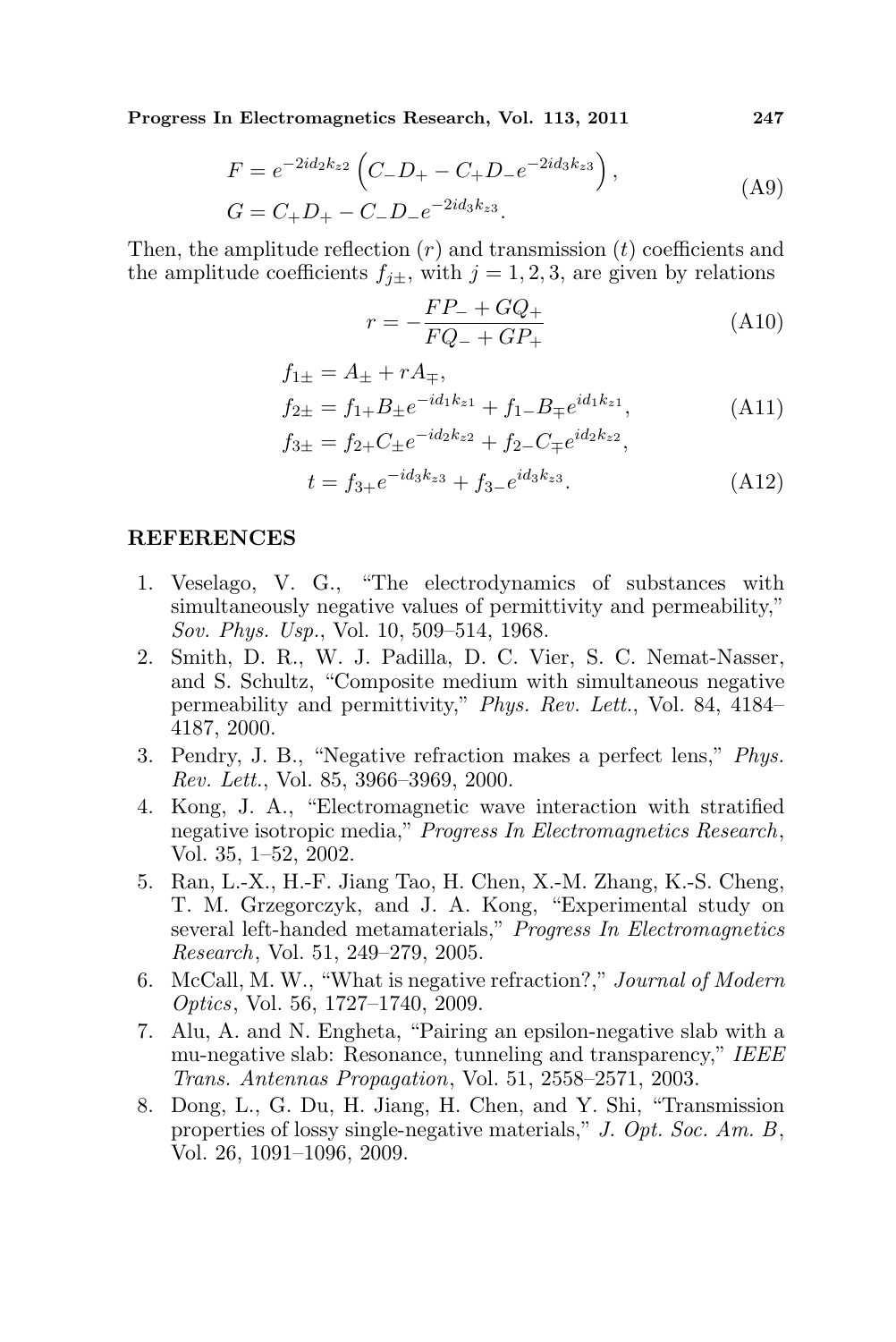- 9. Lin, W.-H., C.-J. Wu, and S.-J. Chang, "Angular dependence of wave reflection in a lossy single-negative bilayer," Progress In Electromagnetics Research, Vol. 107, 253–267, 2010.
- 10. Ding, Y., Y. Li, H. Jiang, and H. Chen, "Electromagnetic tunneling in nonconjugated epsilon-negative and mu-negative metamaterial pair," PIERS Online, Vol. 6, No. 2, 109–112, 2010.
- 11. Feng, T., Y. Li, H. Jiang, Y. Sun, L. He, H. Li, Y. Zhang, Y. Shi, and H. Chen, "Electromagnetic tunneling in a sandwich structure containing single negative media," Phys. Rev. E, Vol. 79, 026601, 2009.
- 12. Zhou, L., W. Wen, C. T. Chan, and P. Sheng, "Electromagneticwave tunneling through negative-permittivity media with high magnetic fields," Phys. Rev. Lett., Vol. 94, 243905, 2005.
- 13. Tai, G.-C., C.-H.Chen, and Y.-W. Kiang, "Plasma-dielectric sandwich structure used as a tunable bandpass microwave filter," IEEE Trans. Microwave Theory Tech., Vol. 32, 111–113, 1984.
- 14. Jiang, H., H. Chen, H. Li, Y. Zhang, J. Zi, and S. Zhu, "Properties of one-dimensional photonic crystals containing single-negative materials," Phys. Rev. E, Vol. 69, 066607, 2004.
- 15. Wang, L. G., H. Chen, and S. Y. Zhou, "Omnidirectional gap and defect mode of one-dimensional photonic crystals with singlenegative materials," Phys. Rev. B, Vol. 70, 245102, 2004.
- 16. Yeh, D.-W. and C.-J. Wu, "Analysis of photonic band structure in a one-dimensional photonic crystal containing single-negative material," Optics Express, Vol. 17, 16666–16680, 2009.
- 17. Yeh, D.-W. and C.-J. Wu, "Thickness-dependent photonic bandgap in a one-dimensional single-negative photonic crystal," J. Opt. Soc. Am. B, Vol. 26, 1506–1510, 2009.
- 18. Rahimi, H., "Backward Tamm states in 1D single-negative metamaterial photonic crystals," Progress In Electromagnetics Research Letters, Vol. 13, 149–159, 2010.
- 19. Rahimi, H., A. Namdar, S. Roshan Entezar, and H. Tajalli, "Photonic transmission spectra in one-dimensional Fibonacci multilayer structures containing single-negative metamaterials," Progress In Electromagnetics Research, Vol. 102, 15–30, 2010.
- 20. Orfanidis, S. J., Electromagnetic Waves and Antennas, Chapter 6, Rutger University, 2008, www.ece.rutgers.edu/∼orfanidi/ewa.
- 21. Lakhtakia, A. and C. M. Krowne, "Restricted equivalence of paired epsilon-negative and mu-negative layers to a negative phase-velocity material (alias left-handed material)," Optik, Vol. 114, No. 7, 305–307, 2003.